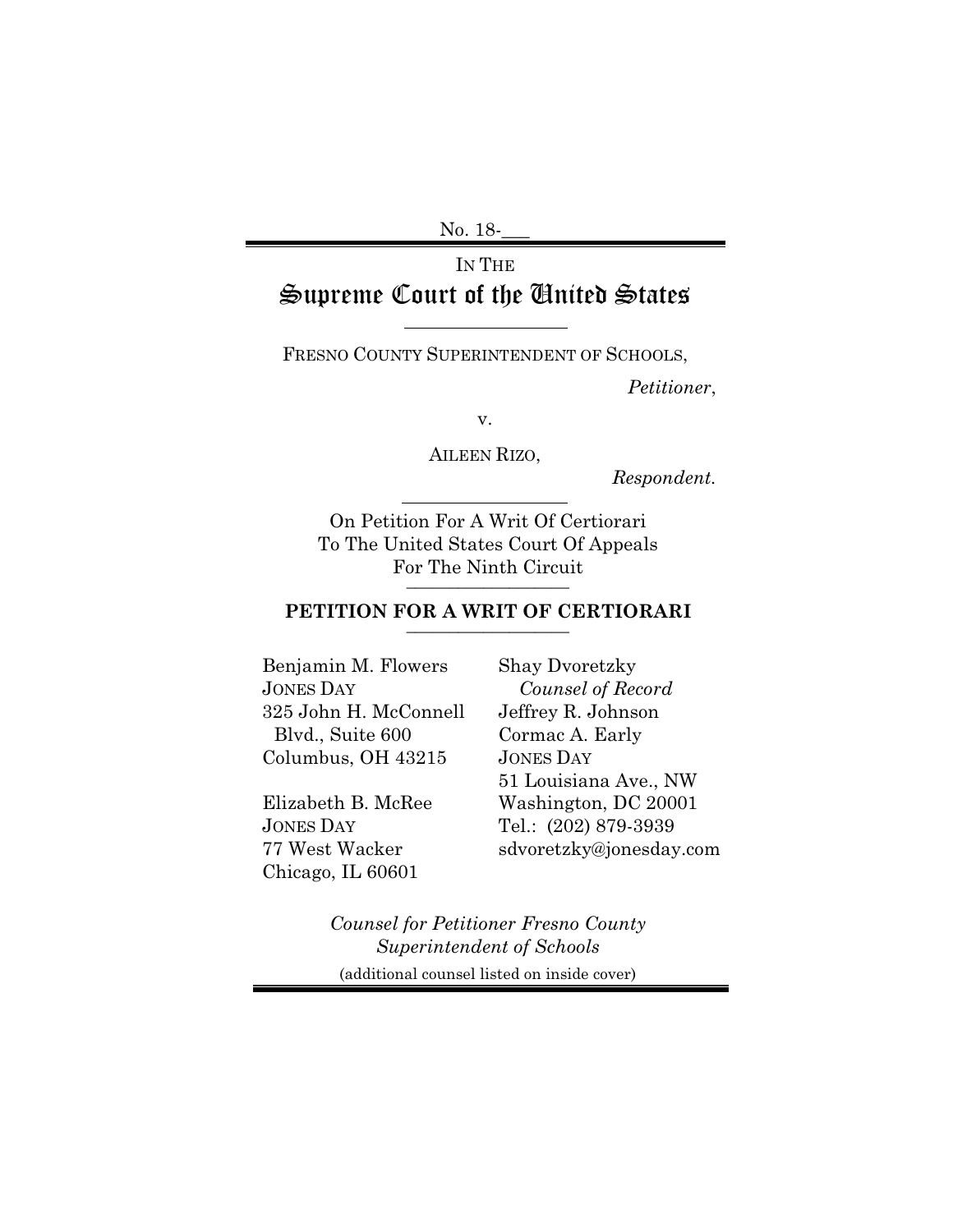(continued from front cover)

Michael G. Woods Timothy J. Buchanan MCCORMICK, BARSTOW, SHEPPARD, WAYTE & CARRUTH LLP 7647 North Fresno Street Fresno, CA 93720

*Counsel for Petitioner Fresno County Superintendent of Schools*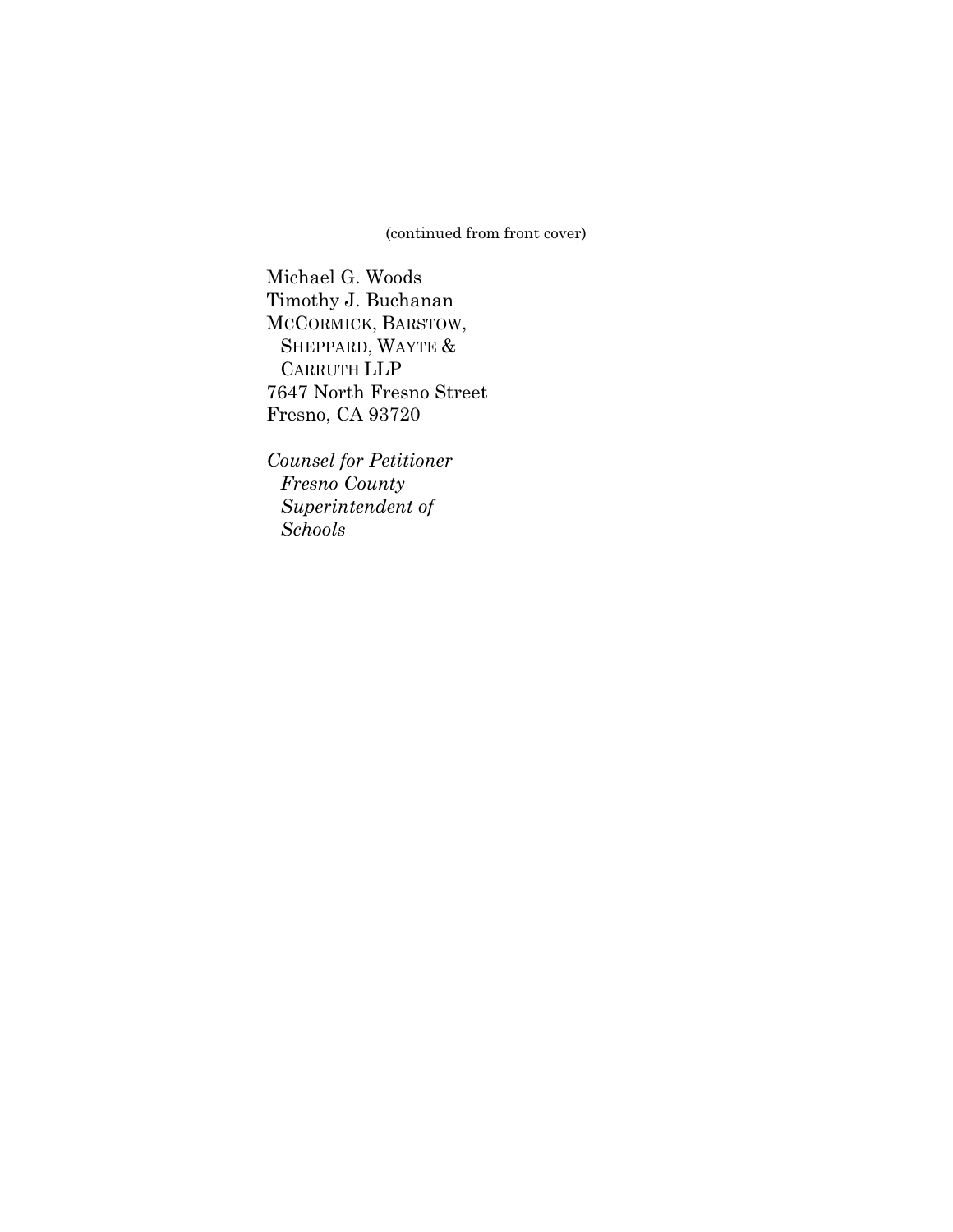# **QUESTIONS PRESENTED**

**1.** The Equal Pay Act permits employers to pay men and women different wages for the same work "where such payment is made pursuant to (i) a seniority system; (ii) a merit system; (iii) a system which measures earnings by quantity or quality of production; or (iv) a differential based on any other factor other than sex." 29 U.S.C.  $\S 206(d)(1)$ . Is prior salary a "factor other than sex"?

**2.** May deceased judges continue to participate in the determination of cases after their deaths?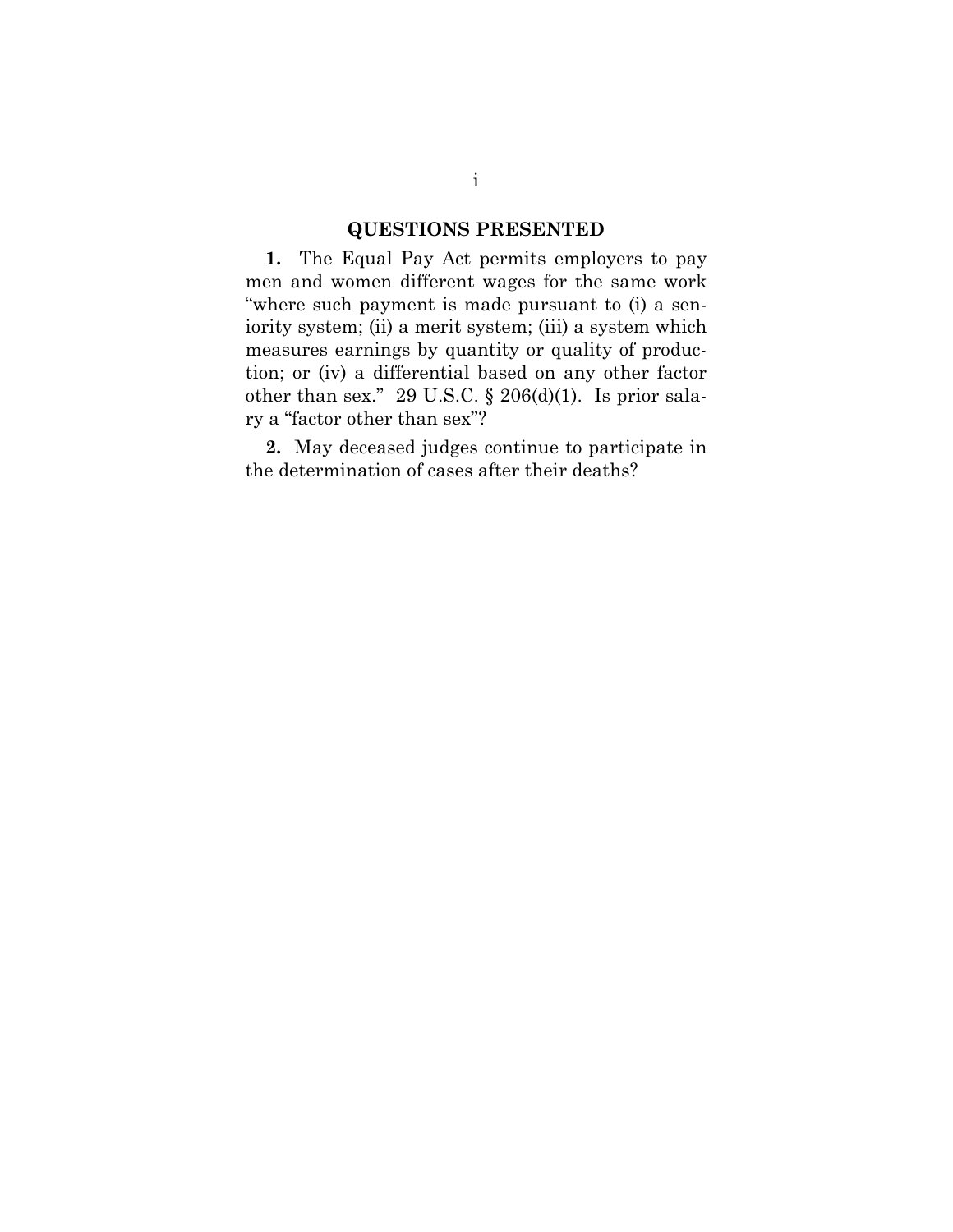# **PARTIES TO THE PROCEEDING**

Petitioner is Jim Yovino, the current holder of the office of Fresno County Superintendent of Schools, the office that makes hiring decisions for those employed by the Superintendent's Office. Respondent is Aileen Rizo. These parties were the only parties in the Ninth Circuit below.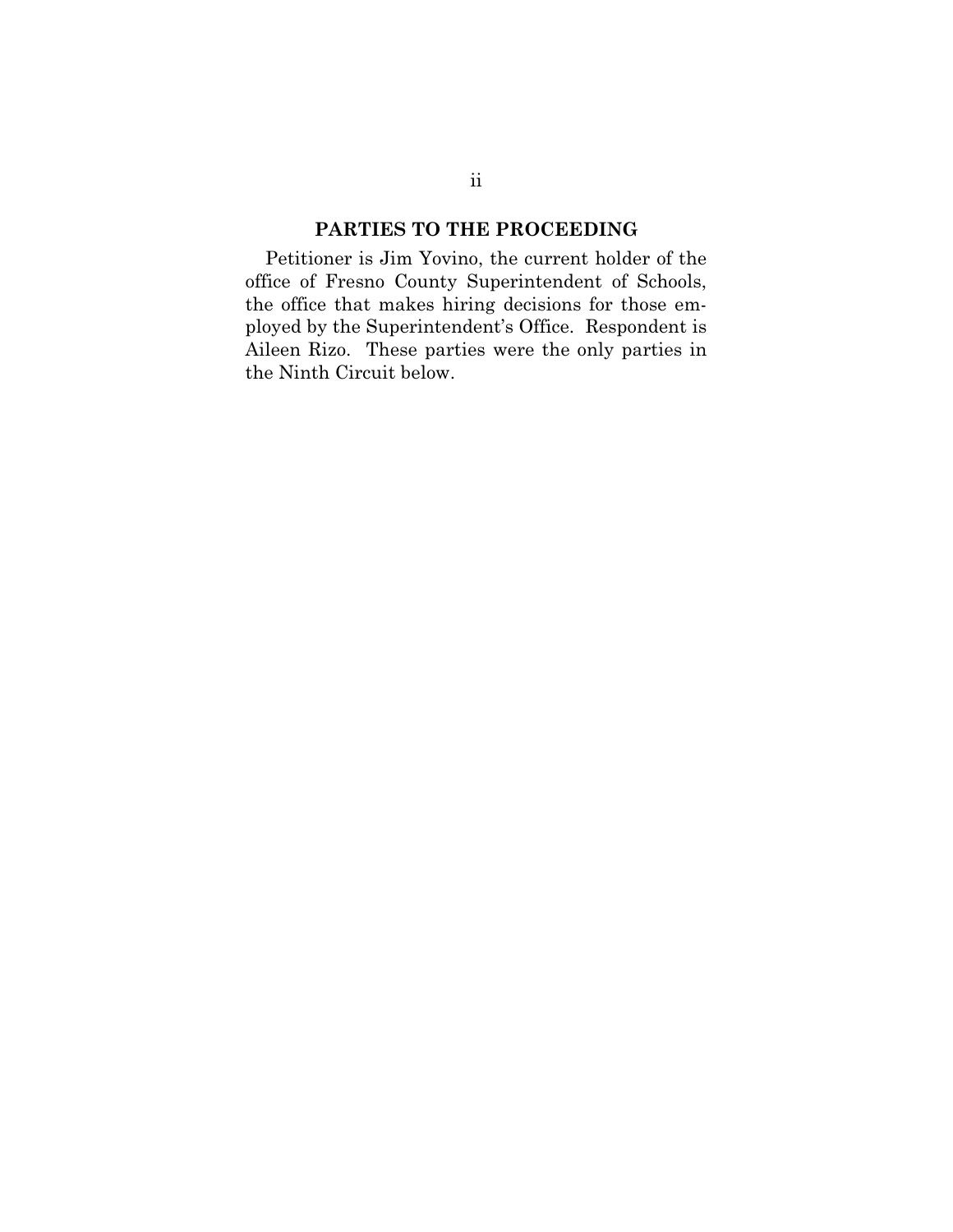# **TABLE OF CONTENTS**

# **Page**

|                      | PARTIES TO THE PROCEEDING ii                                                  |
|----------------------|-------------------------------------------------------------------------------|
|                      |                                                                               |
|                      | PETITION FOR A WRIT OF CERTIORARI 1                                           |
|                      |                                                                               |
|                      |                                                                               |
|                      | STATUTORY PROVISIONS INVOLVED 2                                               |
|                      |                                                                               |
|                      | REASONS FOR GRANTING THE PETITION 9                                           |
| I.                   | THIS COURT SHOULD DECIDE<br>WHETHER EMPLOYERS MAY<br>CONSIDER PRIOR SALARY 10 |
| $\mathbf{A}_{\cdot}$ | The circuits diverge on whether prior<br>pay is a "factor other than sex." 10 |
| В.                   | This case is a good vehicle for resolv-<br>ing this important question15      |
| C.                   | Prior Salary Is a "Factor Other Than                                          |
|                      | Prior salary is a factor other than<br>1.                                     |
|                      | 2.<br>Arguments to the contrary are                                           |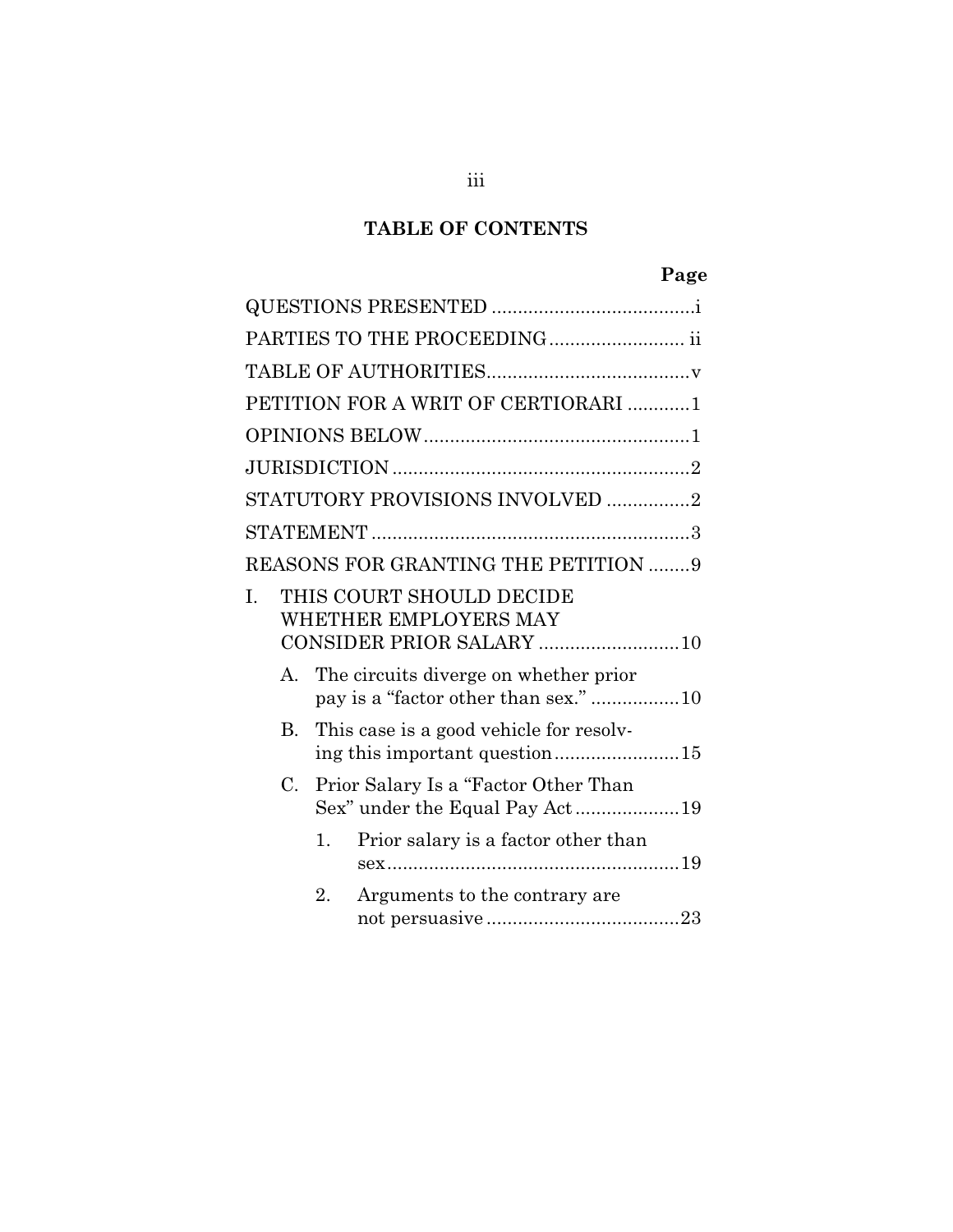# **TABLE OF CONTENTS** (continued)

| . .<br>۰. |
|-----------|
|-----------|

| II.                                      | THIS COURT COULD ALSO CLARIFY<br>THE ADDITIONAL QUESTION<br>WHETHER DECEASED JUDGES CAN                  |  |
|------------------------------------------|----------------------------------------------------------------------------------------------------------|--|
| А.                                       | The Ninth Circuit's practice is                                                                          |  |
| В.                                       | Courts take inconsistent approaches<br>to counting the votes of deceased                                 |  |
|                                          | C. The Court can consider this issue<br>while simultaneously resolving the<br>first question presented32 |  |
|                                          |                                                                                                          |  |
| APPENDIX A: Opinion of the Ninth Circuit |                                                                                                          |  |
| APPENDIX B: Opinion of the Ninth Circuit |                                                                                                          |  |
|                                          | APPENDIX C: Opinion of the Eastern District                                                              |  |
|                                          | APPENDIX D: Order of the Ninth Circuit<br>Granting Rehearing en banc                                     |  |
|                                          | <b>APPENDIX E: Statutory Provisions</b>                                                                  |  |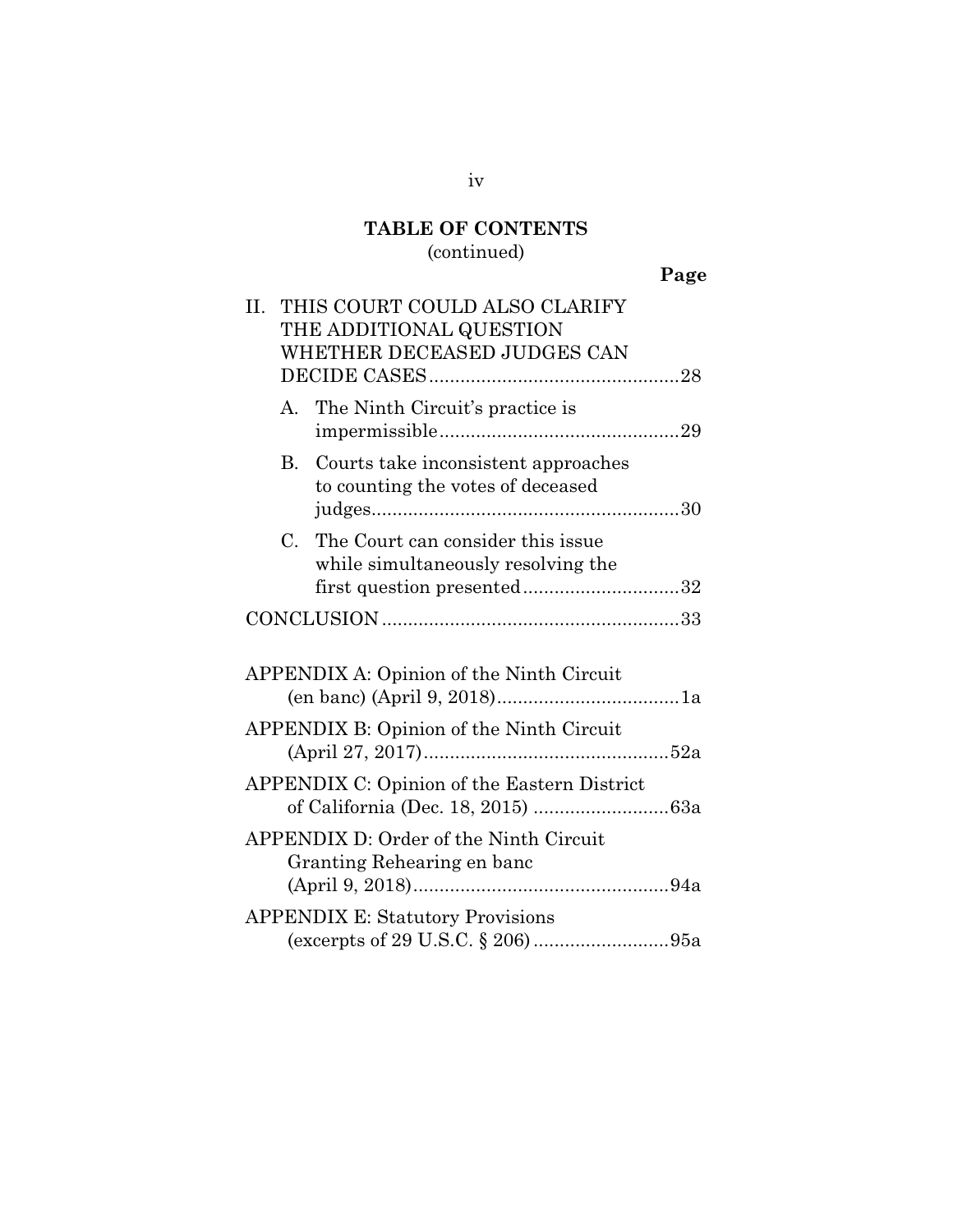# **TABLE OF AUTHORITIES**

# **Page(s)**

# **CASES**

| Aldrich v. Randolph Cent. School Dist.,<br>963 F.2d 520 (2d Cir. 1992)  10, 11, 27, 28          |
|-------------------------------------------------------------------------------------------------|
| Altera Corp. & Subsidiaries v. Comm'r<br>of Internal Revenue,<br>$-$ F.3d $-$ , 2018 WL 3542989 |
| Altera Corp. & subsidiaries v. Comm'r<br>of Internal Revenue,<br>$-$ F.3d $-$ , 2018 WL 3734216 |
| Beck-Wilson v. Principi,<br>441 F.3d 353 (6th Cir. 2006) 11, 27, 28                             |
| Benner v. Porter,                                                                               |
| Caudle v. Bristow Optical Co.,                                                                  |
| Christie v. Comm'r of Soc. Sec. Admin.,                                                         |
| Corning Glass Works v. Brennan,                                                                 |
| District of Columbia v. Wesby,                                                                  |
| Glossip v. Gross,                                                                               |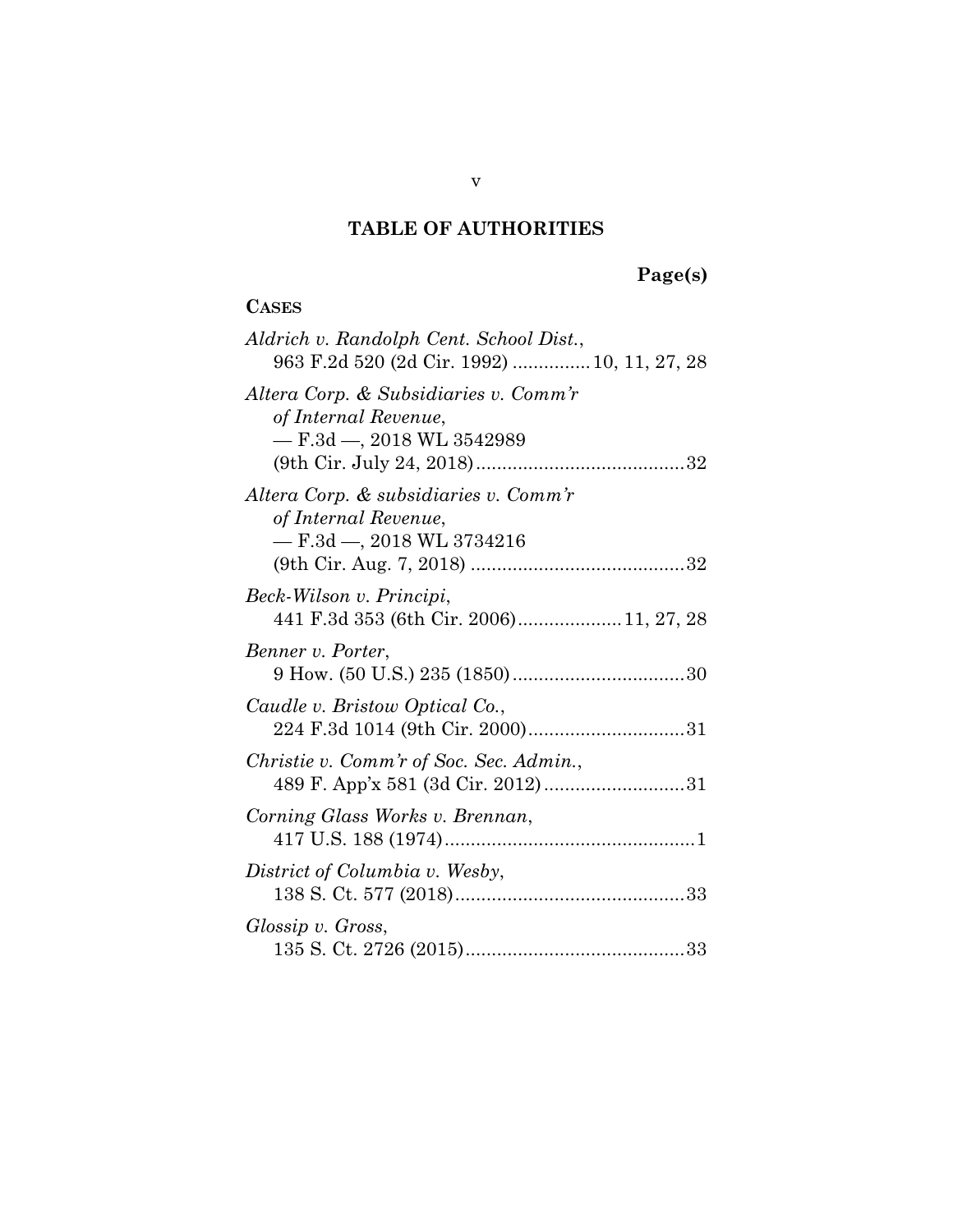# **TABLE OF AUTHORITIES**

# (continued)

**Page(s)**

| Gross v. FBL Fin. Servs., Inc.,                                                     |
|-------------------------------------------------------------------------------------|
| Hernandez v. Chappell,                                                              |
| <i>Irby v. Bittick,</i><br>44 F.3d 949 (11th Cir. 1995)11, 12                       |
| J.W. Frellsen & Co. v. Crandell,                                                    |
| Kouba v. Allstate Ins. Co.,                                                         |
| Lauderdale v. Ill. Dep't of Hum. Servs.,                                            |
| Ledbetter v. Goodyear Tire &<br>Rubber Co.,                                         |
| Mayor & City Council of Baltimore<br>v. Mathews,<br>571 F.2d 1273 (4th Cir. 1978)31 |
| Plaut v. Spendthrift Farm, Inc.,                                                    |
| Riser v. QEP Energy,<br>776 F.3d 1191 (10th Cir. 2015)11, 12                        |
| Rodriguez v. United States,                                                         |
| Safeco Ins. Co. of Am. v. Burr,                                                     |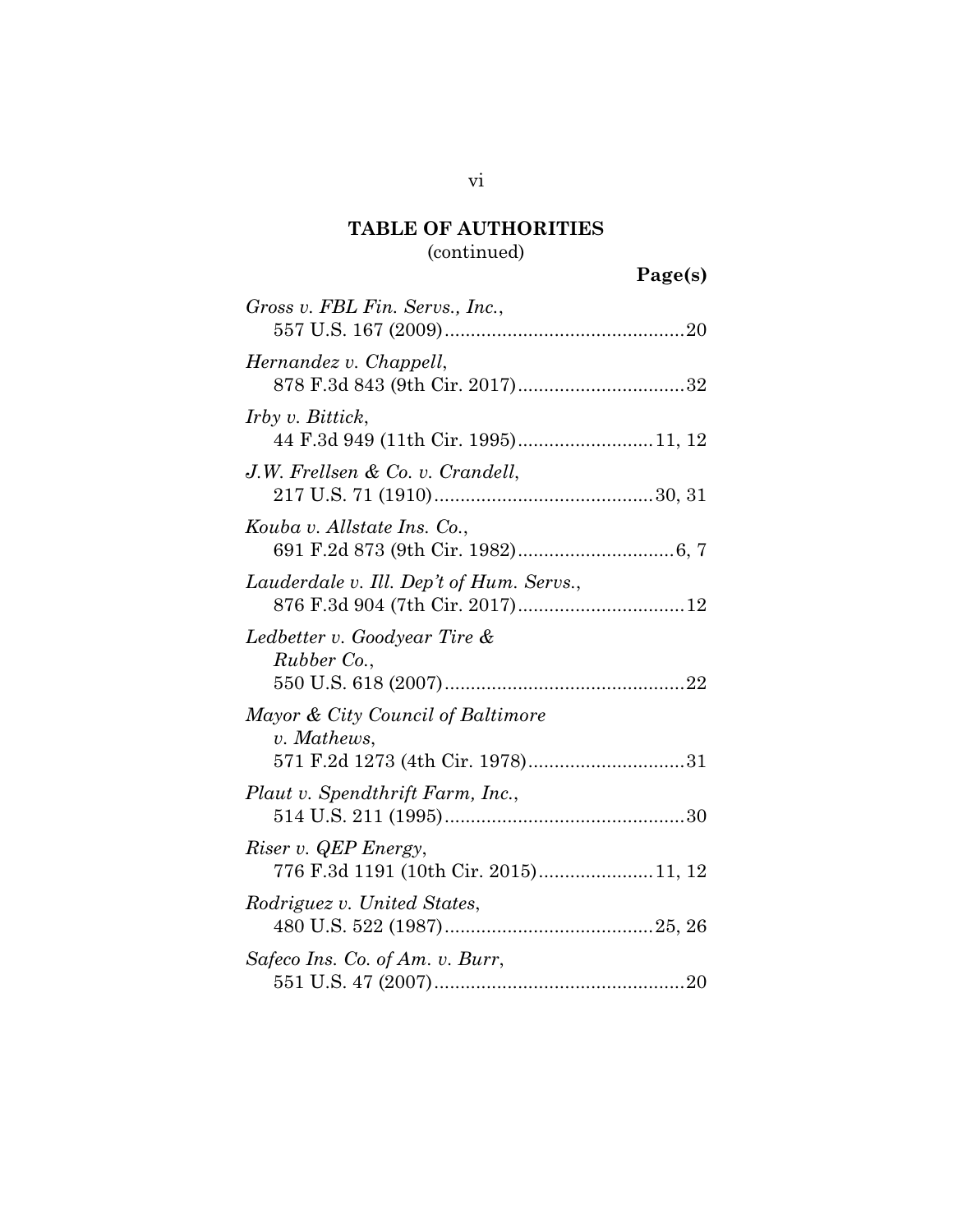# **TABLE OF AUTHORITIES** (continued)

**Page(s)**

| Smith v. Pennywell,                             |
|-------------------------------------------------|
| — F. App'x —, 2018 WL 3454412                   |
|                                                 |
| Taylor v. White,                                |
| 321 F.3d 710 (8th Cir. 2003) 13, 14, 15         |
| United States v. Am.-Foreign                    |
| Steamship Corp.,                                |
|                                                 |
| United States v. Shaw,                          |
| 885 F.3d 1217 (9th Cir. 2018)32                 |
| United States v. Woods,                         |
| 159 F.3d 1132 (8th Cir. 1998)31                 |
| Univ. of Tex. Sw. Med. Ctr. v. Nassar,          |
|                                                 |
| Washington Cty. v. Gunther,                     |
|                                                 |
| Wernsing v. Dep't of Human Servs.,              |
| State of Illinois,                              |
|                                                 |
| Wisconsin Cent. Ltd. v. United States,          |
|                                                 |
| <b>CONSTITUTIONAL AND STATUTORY AUTHORITIES</b> |
|                                                 |
|                                                 |
|                                                 |
|                                                 |
|                                                 |

vii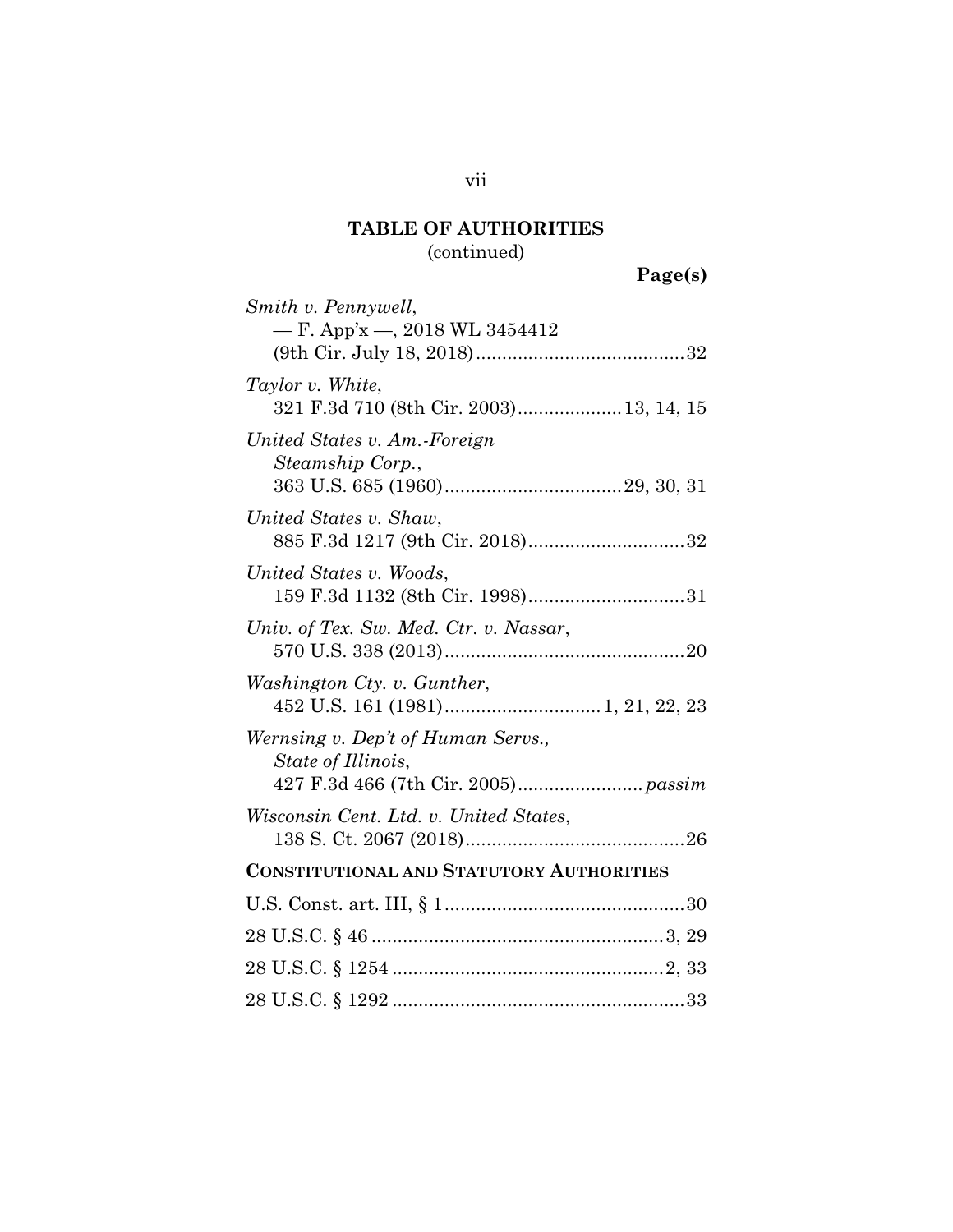# **TABLE OF AUTHORITIES**

# (continued)

# **Page(s)**

| <b>OTHER AUTHORITIES</b>                                                            |
|-------------------------------------------------------------------------------------|
| House Comm. on Equal Pay Act of 1963,                                               |
| Roy Maurer,<br>Soc'y for Hum. Res. Mgmt.,<br><b>Employers Split on Asking About</b> |
| NPR,<br>More Employers Avoid Legal<br>Minefield by Not Asking About Pay             |
| Noam Scheiber,<br>If a Law Bars Asking Your Past<br>Salary, Does It Help or Hurt?,  |

viii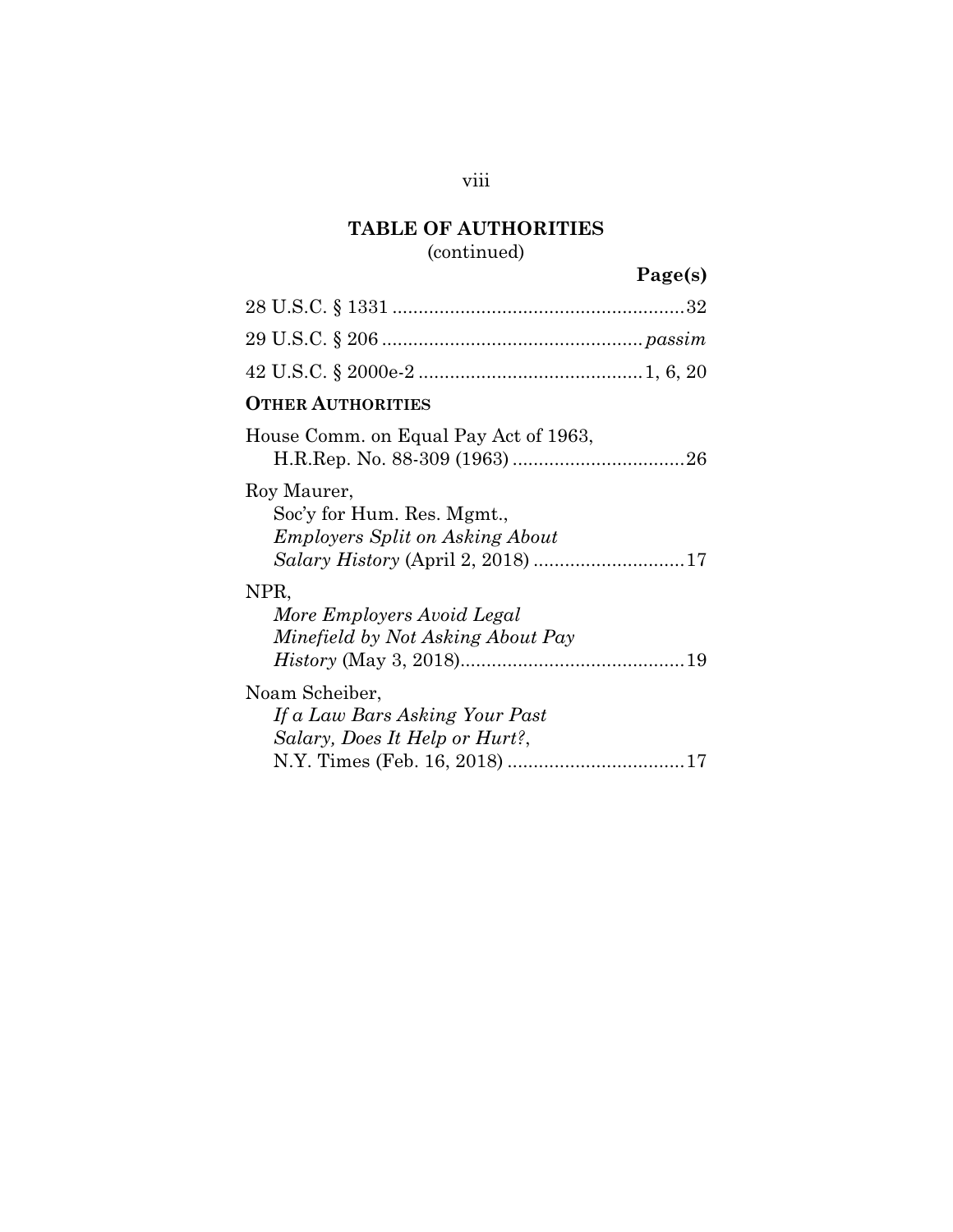#### **PETITION FOR A WRIT OF CERTIORARI**

<span id="page-10-2"></span><span id="page-10-0"></span>The Equal Pay Act requires "equal pay for equal work regardless of sex," subject to four exceptions. *Corning Glass Works v. Brennan*, 417 U.S. 188, 190 (1974). The fourth, catchall exception authorizes disparities based on "any other factor other than sex." 29 U.S.C.  $\S 206(d)(1)$ . Section 206(d)(1)'s defenses apply both to Equal Pay Act claims and to pay-based Title VII sex-discrimination claims. *See*  42 U.S.C. § 2000e-2(h); *Washington Cty. v. Gunther*, 452 U.S. 161, 168–70 (1981).

<span id="page-10-3"></span><span id="page-10-1"></span>This petition asks whether prior salary is a factor other than sex. That question has badly divided the circuits. Two say that employers may rely on prior pay. By contrast, the Ninth Circuit held below that employers may never rely on prior pay. In the middle, four circuits allow employers to rely on prior pay in limited circumstances: two allow employers to use prior pay so long as they have a legitimate business reason for doing so, while two others allow employers to use prior pay provided that they do so along with another sex-neutral factor.

Confusion over this important question of law is unacceptable. This Court should grant certiorari and reverse the Ninth Circuit's incorrect view.

#### **OPINIONS BELOW**

The district court's amended and superseding opinion (Pet. App. 63a–93a) is unreported but available at 2015 WL 9260587. The Ninth Circuit's nowvacated panel decision (Pet. App. 52a–62a) is reported at 854 F.3d 1161. The en banc Ninth Circuit's decision (Pet. App. 1a–51a) is reported at 887 F.3d 453.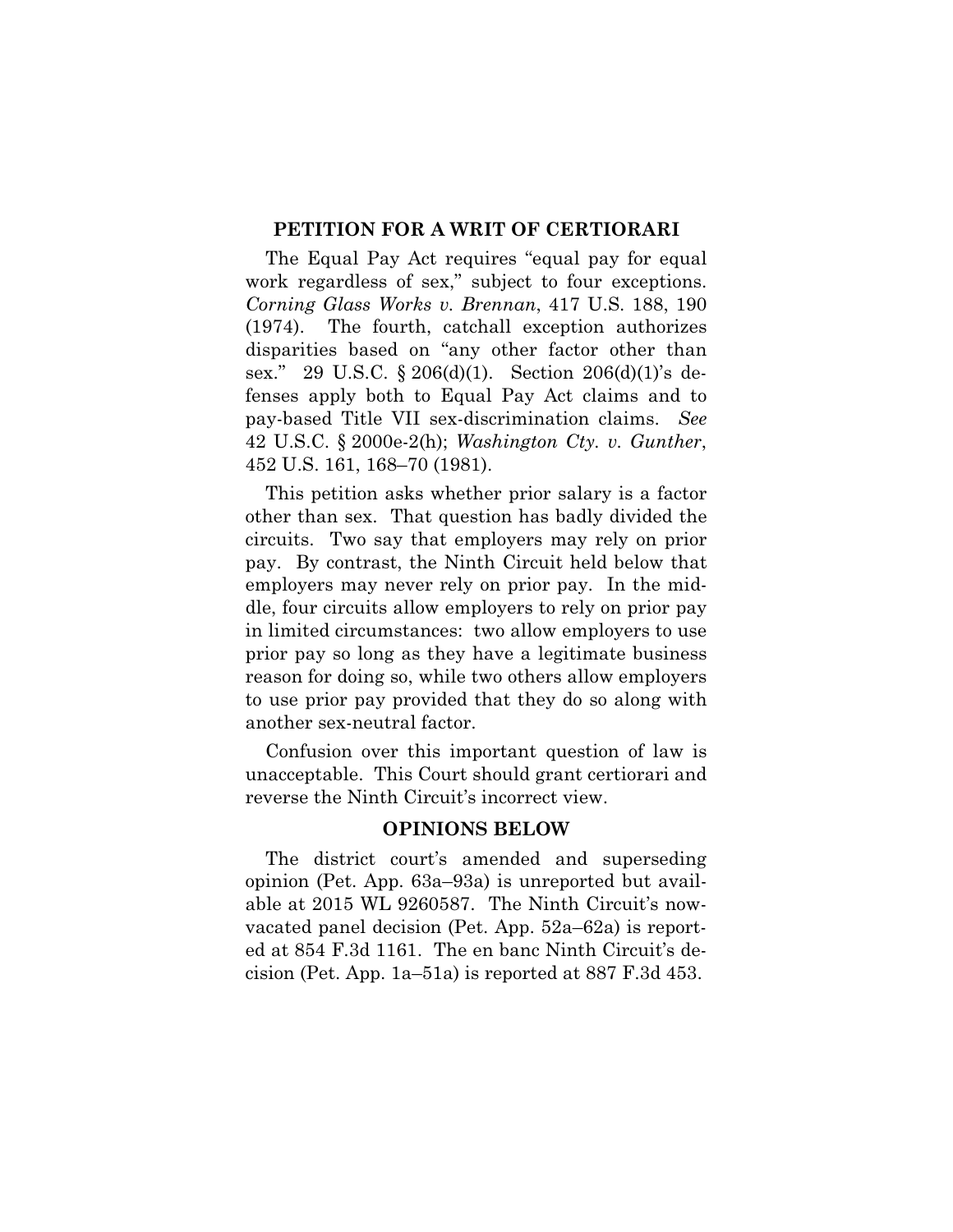#### **JURISDICTION**

The en banc Ninth Circuit entered judgment on April 9, 2018. Justice Kennedy extended the time in which to petition for certiorari until August 23, 2018, and the Chief Justice further extended the time in which to petition for certiorari until September 4, 2018. Petitioner filed before that date. This Court has jurisdiction under 28 U.S.C. § 1254(1).

## <span id="page-11-0"></span>**STATUTORY PROVISIONS INVOLVED**

The Equal Pay Act, 29 U.S.C. § 206(d), provides:

(d) Prohibition of sex discrimination

(1) No employer having employees subject to any provisions of this section shall discriminate … between employees on the basis of sex by paying wages to employees in such establishment at a rate less than the rate at which he pays wages to employees of the opposite sex in such establishment for equal work on jobs the performance of which requires equal skill, effort, and responsibility, and which are performed under similar working conditions, except where such payment is made pursuant to (i) a seniority system; (ii) a merit system; (iii) a system which measures earnings by quantity or quality of production; or (iv) a differential based on any other factor other than sex: Provided, That an employer who is paying a wage rate differential in violation of this subsection shall not, in order to comply with the provisions of this subsection, reduce the wage rate of any employee.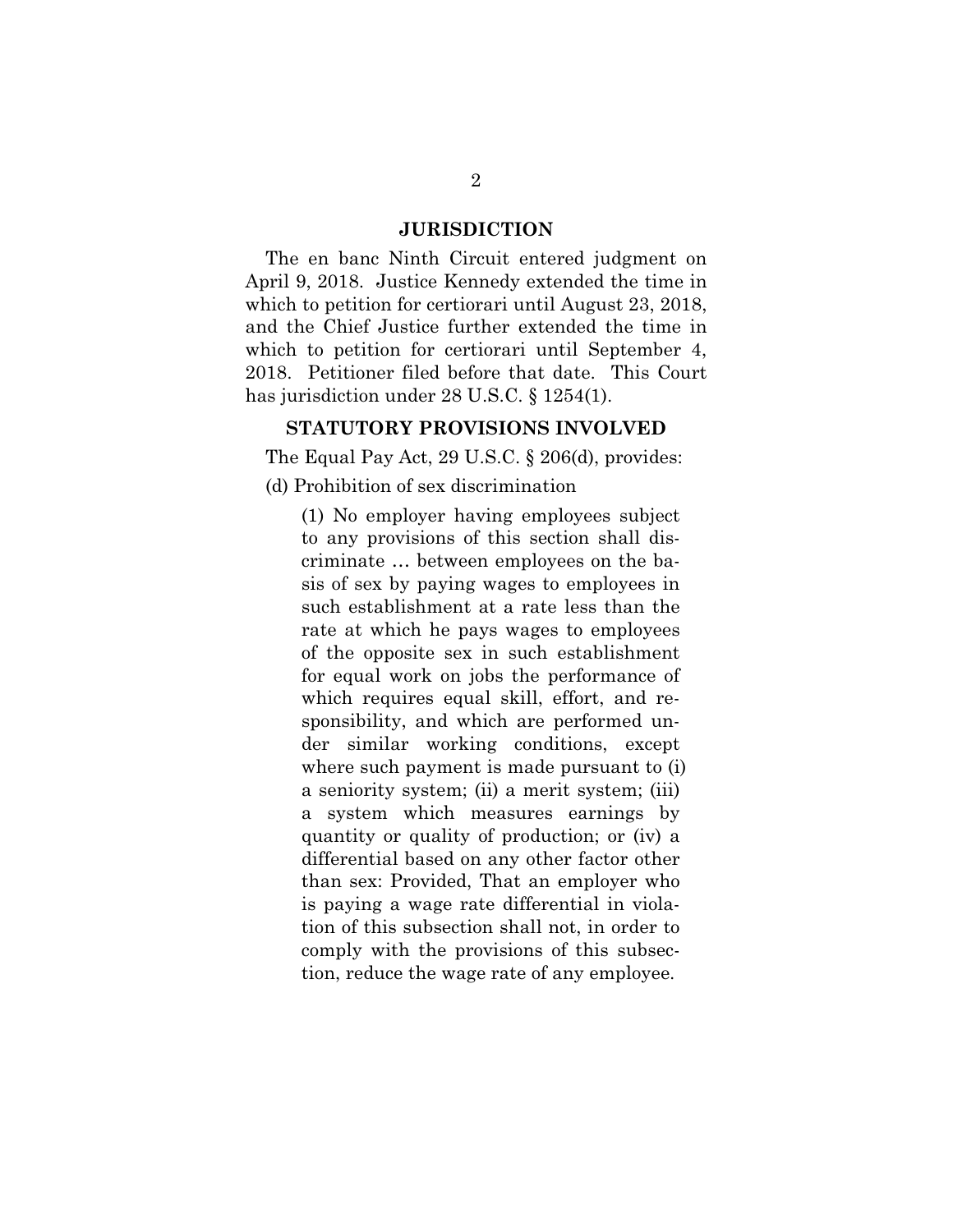<span id="page-12-0"></span>Section 46 of Title 28 dictates the composition of appellate panels. It provides:

Cases and controversies shall be heard and determined by a court or panel of not more than three judges …, unless a hearing or rehearing before the court in banc is ordered by a majority of the circuit judges of the circuit who are in regular active service. A court in banc shall consist of all circuit judges in regular active service, or such number of judges as may be prescribed in accordance with section 6 of Public Law 95-486 (92 Stat. 1633) … .

#### **STATEMENT**

**1.** Between 1998 and 2015, the Fresno County Superintendent of Schools set new employees' salaries using their prior salaries. *See* Pet. App. 4a–5a; Excerpts of Record 538–39, *Rizo v. Yovino*, No. 16- 15372 (9th Cir.) ("ER"). Under what came to be known as "Standard Operating Procedure 1440," the County Superintendent added five percent to each new employee's prior salary and, based on that figure, placed the employee on a corresponding "step" of the salary schedule. ER 534. The County Superintendent had good reasons for this policy: It ensured objectivity and consistency in pay decisions; it made favoritism impossible; it helped attract high-quality candidates by ensuring that new hires would get a raise if they accepted the County Superintendent's offer of employment; and it promoted the judicious use of public resources by curbing the prospect of overpaying in individual salary negotiations. ER 582.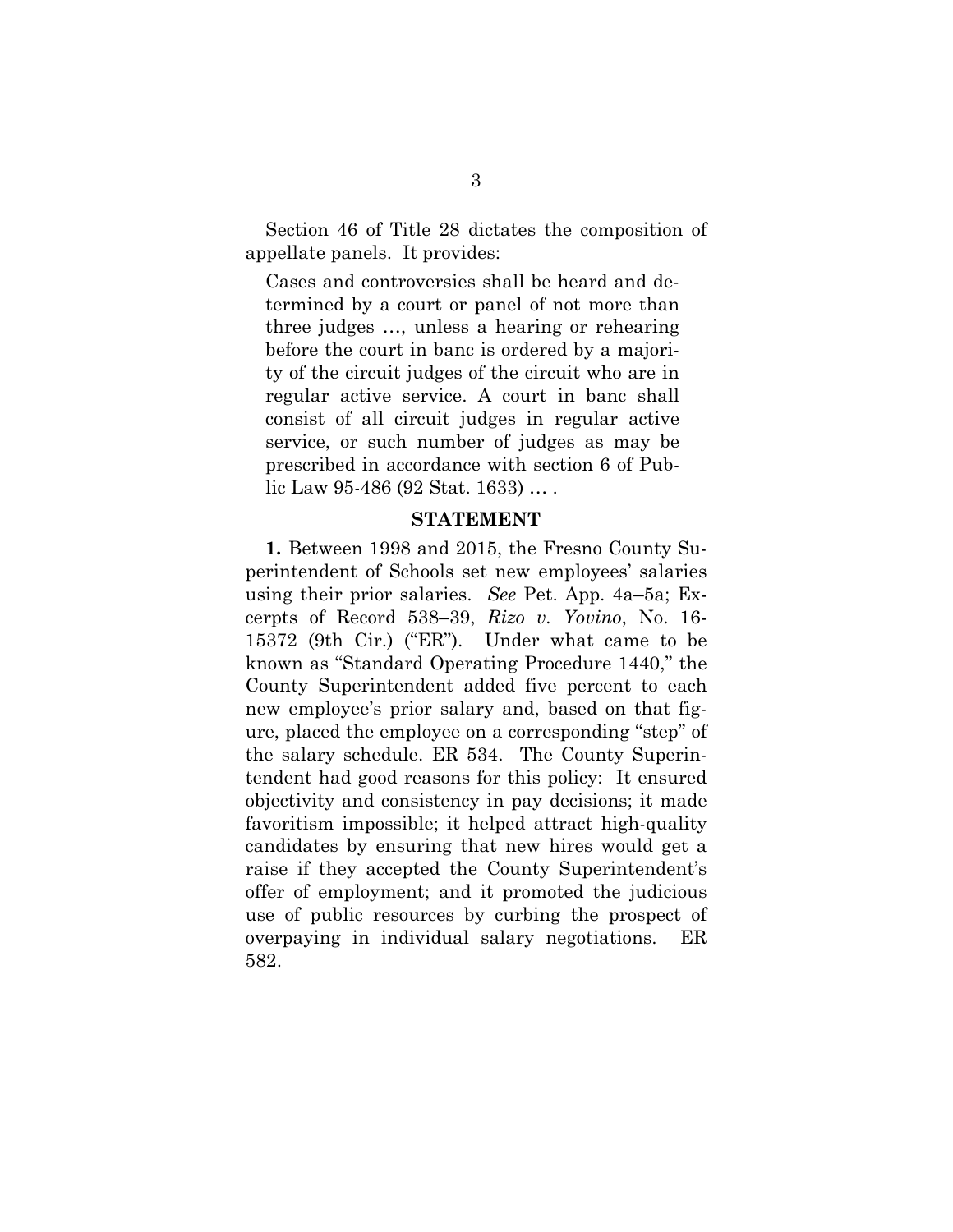The County Superintendent's policy applied to all employees. Take Jim Yovino, who now serves as Fresno County Superintendent of Schools. When he was hired as Deputy Superintendent in 2006, his starting salary was calculated by adding 5 percent to his prior salary and placing him in the corresponding step on the salary schedule for that position—Step 1, the lowest possible step. ER 581–82. His predecessor as Superintendent, Larry Powell, likewise started on Step 1 when he was hired as Deputy Superintendent in 2005. ER 584.

The policy did not favor either sex. In the decade after Yovino's hiring, the County Superintendent hired or promoted nine female administrators whom it placed on salary steps *higher than* Step 1, where Yovino began. The same is true for just three male administrators. ER 584. And throughout the policy's existence, the County Superintendent apparently deviated from it only once. When an employee in a 12-month position was promoted to an 11-month position, the County Superintendent placed him on Step 2 rather than Step 1 to avoid creating an annual salary loss for him. ER 535. (One female employee *may have* been placed on a step higher than she should have been, but her records were too incomplete to tell. ER 535.)

**2.** The County Superintendent applied the policy to Respondent Aileen Rizo when she was hired as a "math Consultant" in 2009. ER 212. Rizo had most recently worked as a middle school math teacher in Arizona. ER 268. In that position, she earned \$50,630 for 206 days of work, plus a \$1,200 stipend because she held a master's degree. ER 269. To her knowledge, "gender was [not] a factor in determin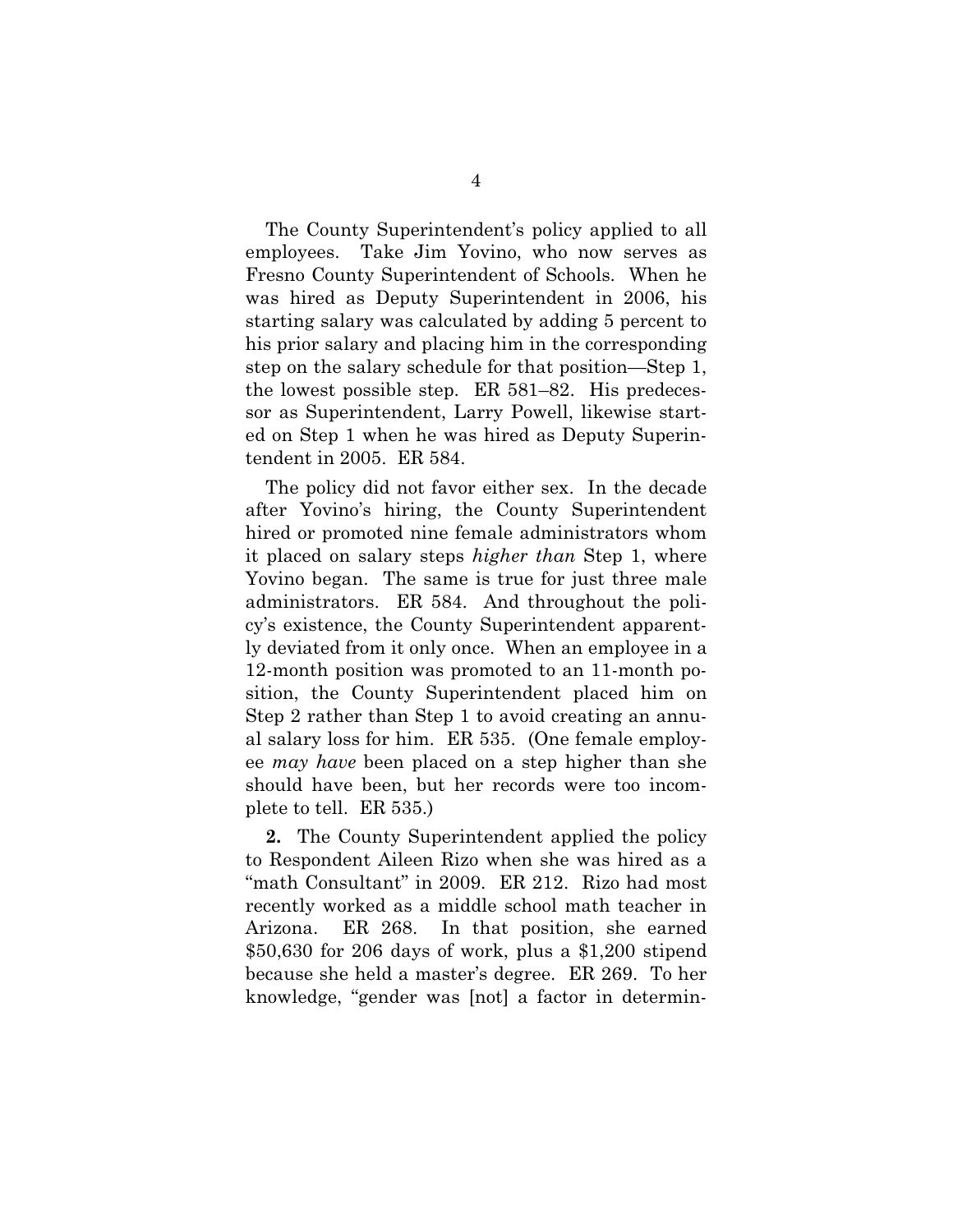ing" her starting salary in that position, and she "assume[d]" that her salary there was based on sexneutral factors such as "years of experience." ER 315–16.

Applying a five-percent raise to Rizo's daily rate left her below the low end of the County Superintendent's ten-step schedule for math consultants. *Id.* at 327. She thus started at Step 1, with an annual salary of \$62,133 for 196 days of work and a \$600 master's degree stipend. ER 231, 448; Pet. App. 4a–5a. That amounted to a raise of over twenty percent. ER 513.

**3.** Rizo realized her pay was lower than her colleagues' in 2012, when one mentioned that he had started at Step 9. ER 451. Rizo complained about the pay disparity to the County Superintendent's Human Resources department in August 2012. ER 535.

As explained, the County Superintendent had neutrally applied its policy to employees of both sexes for more than a decade when it hired Rizo. Indeed, one other female consultant had been hired at Step 8, a step higher than two male math consultants, and just one step below a fourth. ER 582–83, 565. Even though the Equal Pay Act does not create disparateimpact liability, the County Superintendent responded to Rizo's complaint to Human Resources by reviewing the initial salary placements of all management-level employees for sex-based disparities. According to its analysis, there were none; men and women shared the same average starting salaries. The County Superintendent repeated its analysis in 2013 and 2014, each time with the same result. ER 535–36. In 2012, both male and female consultants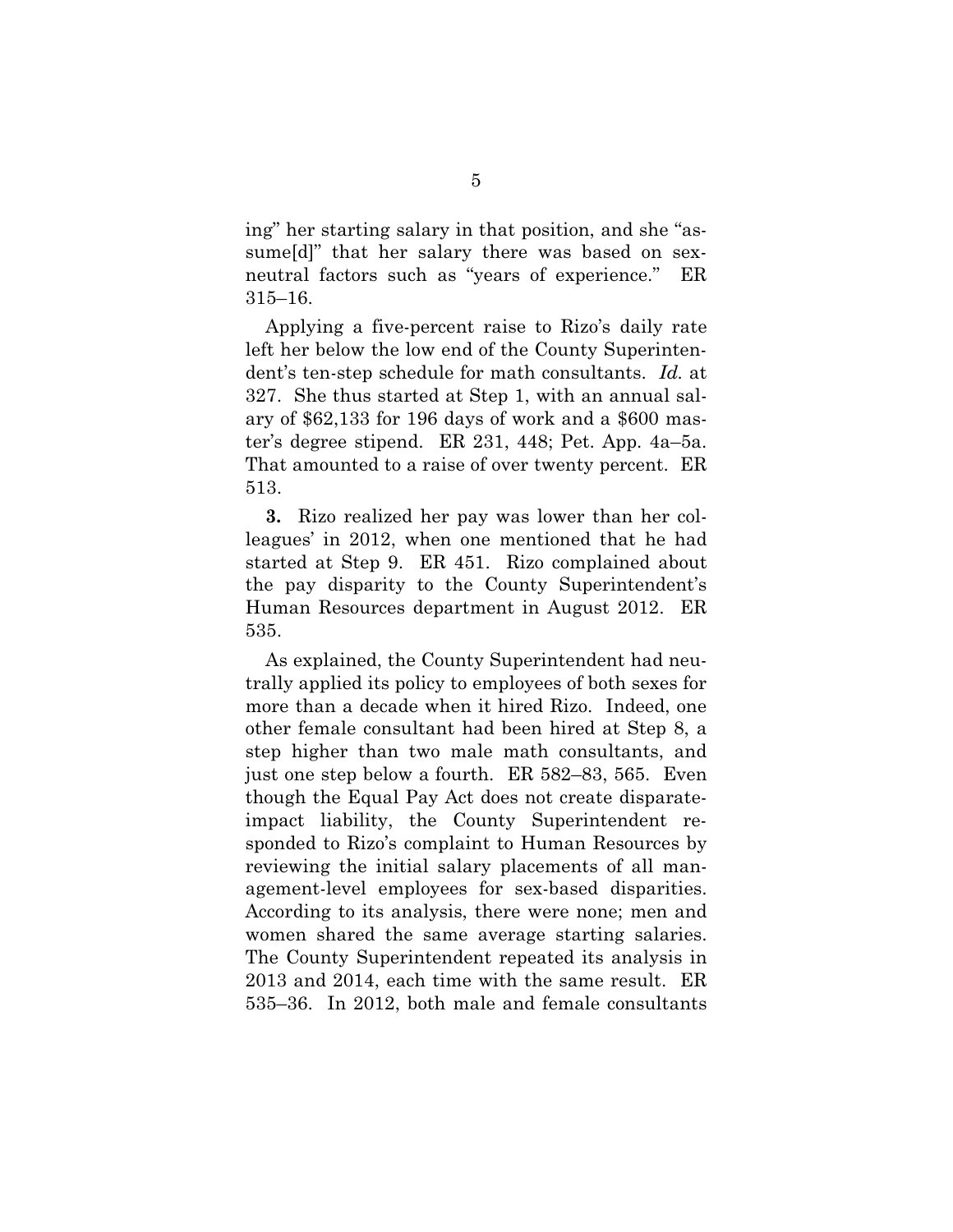had an average initial salary at Step 4; in 2013, the average initial salary for both was Step 5; and in 2014, it was again Step 4 for both sexes. ER 536.

Rizo sued Petitioner in state court, alleging that the County Superintendent's policy violated the Equal Pay Act, 29 U.S.C. § 206(d), Title VII, 42 U.S.C. § 2000e *et seq.*, and California state-law prohibitions on sex discrimination. Petitioner removed the case to federal court*,* and moved for summary judgment. Petitioner argued that the disparity arose based entirely on the policy's consideration of prior salary; that prior salary is a "factor other than sex," § 206(d)(1); and that any wage disparity based on that factor was therefore permitted by the Equal Pay Act.

The District Court denied Petitioner's motion, reasoning that "a pay structure based exclusively on prior wages is so inherently fraught with the risk indeed here the virtual certainty—that it will perpetuate a discriminatory wage disparity between men and women that it cannot stand, even if motivated by a legitimate non-discriminatory business purpose." Pet. App. 84a–85a. Recognizing that its ruling implicated a circuit split and effectively resolved liability in Rizo's favor, the District Court certified its ruling for interlocutory appeal. Pet. App. 92a. The Ninth Circuit granted the petition for permission to file an interlocutory appeal. Pet. App. 54a.

<span id="page-15-0"></span>**4.** A three-judge Ninth Circuit panel reversed. In *Kouba v. Allstate Insurance Co.*, the Ninth Circuit held that prior salary is a "factor other than sex" and that employers may therefore consider it in setting wages—provided it is a reasonable means of ef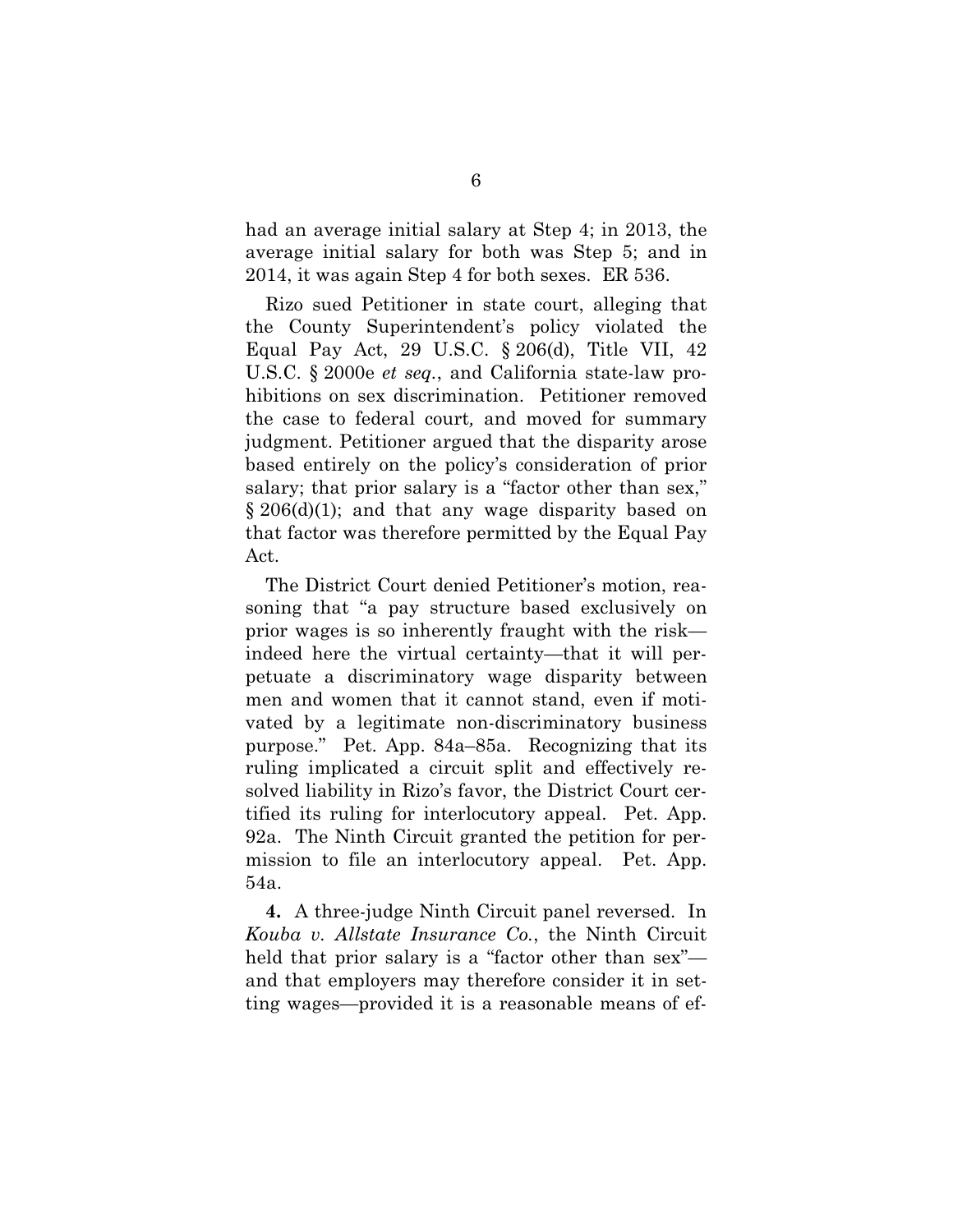fectuating some business policy. 691 F.2d 873, 875– 77 (9th Cir. 1982). The panel held that *Kouba* applied equally to a case like Rizo's, where prior salary was the only factor used to justify a pay disparity. Pet. App. 59a. It thus remanded for the District Court to consider the reasonableness of the County Superintendent's business justifications for using its policy. Pet. App. 61a–62a.

Rizo sought and received en banc review. Pet. App. 94a. The en banc court unanimously rejected the panel decision, affirming the District Court's denial of summary judgment. Pet. App. 28a. But it divided 6-2-2-1 over the reasoning.

Judge Reinhardt, who died more than a week before the decision issued, wrote the majority opinion for himself and five others. According to a footnote, "[t]he majority opinion and all concurrences were final, and voting was completed by the en banc court prior to his death*.*" Pet. App. 1a.

The majority held that, as "a general rule," prior pay cannot be a "factor other than sex." Pet. App. 12a. The court noted that the broad factor-otherthan-sex exception in section  $206(d)(1)$  follows three narrower exceptions, all of which "relate to job qualifications, performance, and/or experience." Pet. App. 13a.The majority concluded that the broad exception must be similarly limited, citing the *noscitur a sociis* and *ejusdem generis* canons. And because it determined that prior salary is "not a legitimate measure of work experience, ability, performance, or any other job-related quality," it held that prior salary does not qualify as a "factor other than sex." Pet. App. 25a. Any other conclusion, Judge Reinhardt reasoned, would be inconsistent with the Act's legis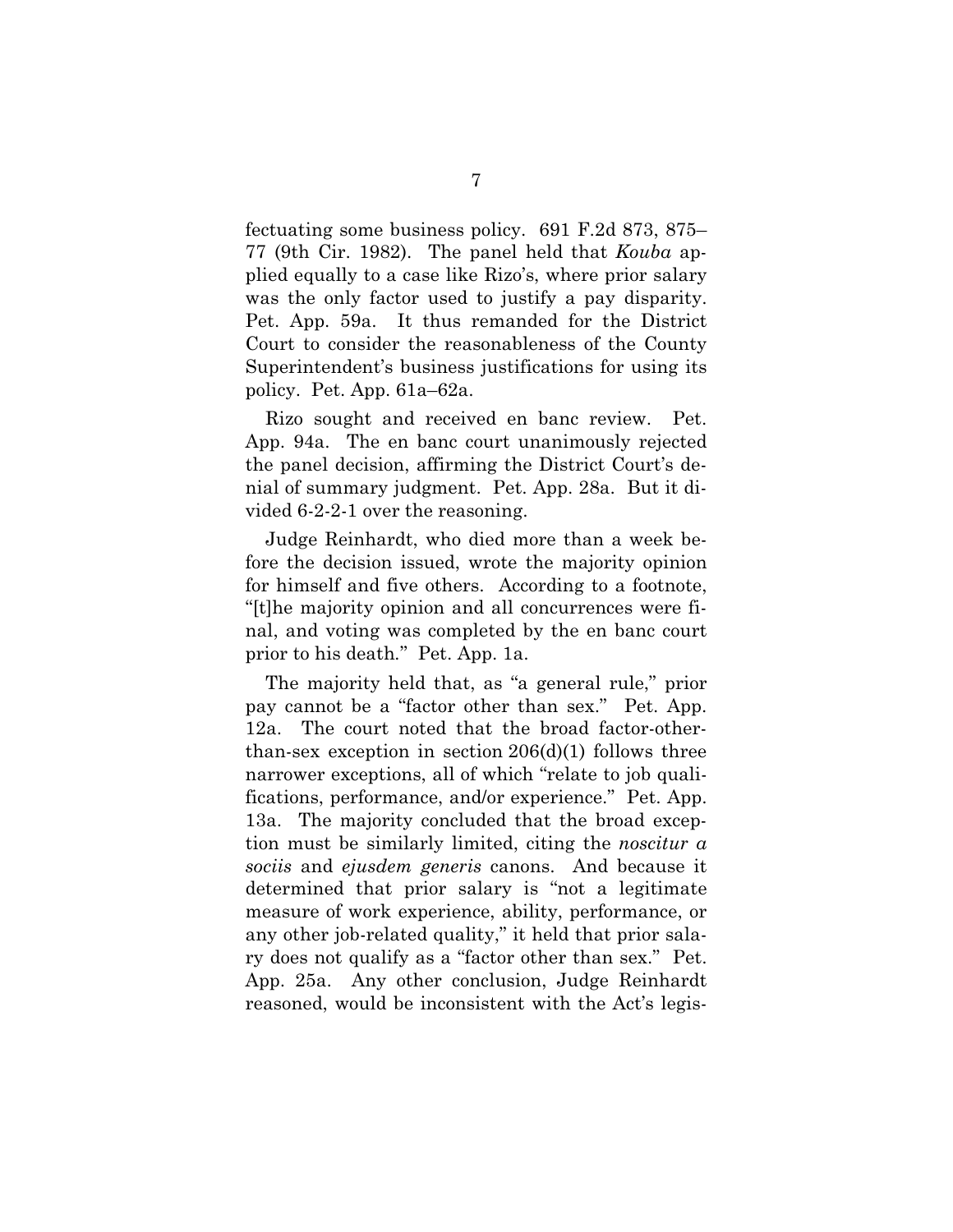lative history, which he thought also showed Congress's desire to limit the catchall exception to "legitimate, job-related means of setting pay." Pet. App. 20a–21a.

The court acknowledged that it was parting ways with other circuits. It rejected the rule in the Second and Sixth Circuits—which allow employers to consider prior pay for "business-related" and "jobrelated" reasons—because allowing employers to consider such factors "would permit the use of far too many improper justifications for avoiding the strictures of the Act." Pet. App. 23a. It also criticized the position of the Tenth and Eleventh Circuits—that employers may consider prior pay, just not by itself as a "distinction without reason." Pet. App. 27a. The majority then purported to reserve judgment on an unusual distinction of its own: using prior pay in "individualized salary negotiation[s]." Pet. App. 12a. It did not explain, however, why the analysis might differ in that scenario.

Five members of the court concurred only in the judgment. Judge McKeown, joined by Judge Murguia, would have held that prior salary cannot constitute the sole reason for a pay disparity between men and women, but may be considered as one of many factors. *See* Pet. App. 29a. Judge Callahan, joined by Judge Tallman, said that "'prior pay' is not inherently a reflection of gender discrimination," but that its use as the *sole* factor in determining salary should be "conclusively presumed to be gender based." Pet. App. 47a, 45a. Like Judges McKeown and Murguia, however, Judges Callahan and Tallman would have allowed the consideration of prior pay alongside other factors, so long as the employer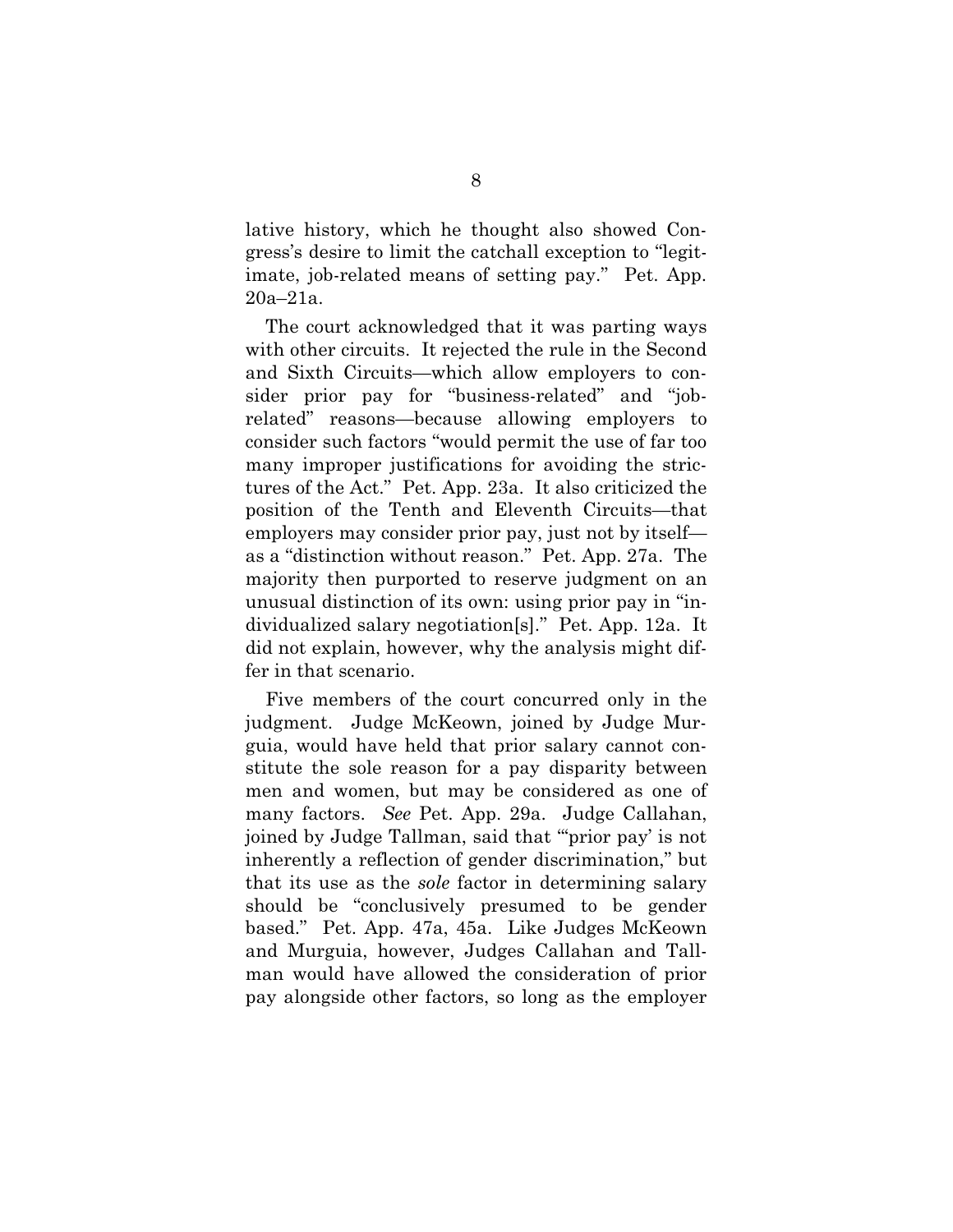could show that any resulting differences in pay were not based on gender. Pet. App. 47a.

Judge Watford recognized that "past pay can constitute a 'factor other than sex'" under the Act. Pet. App. 49a. He reasoned, however, that "[i]f past pay … reflect[s] sex discrimination, an employer cannot rely on it to justify a pay disparity, whether the employer considers past pay alone or in combination with other factors." *Id.* In Judge Watford's view, it will be very difficult for employers to prove that an employee's prior pay does not "reflect[] sex discrimination": because "gender pay disparities persist" across the economy, it "remains highly likely that a woman's past pay will reflect, at least in part, some form of sex discrimination." Pet. App. 51a. Because Petitioner did not show that Rizo's "sector of the American economy"—schoolteachers, apparently was entirely free from sex discrimination, Judge Watford concurred in the judgment. *Id.*

This petition for certiorari followed.

### **REASONS FOR GRANTING THE PETITION**

The circuits have widely diverged about whether prior salary is a "factor other than sex" for purposes of the Equal Pay Act. Below, the Ninth Circuit held that it never is. By contrast, the Seventh and Eighth Circuits allow employers to rely on prior salary. And while four other circuits also allow the use of prior pay, they do so in limited circumstances—two allow it only when the employer has a good business reason, and two allow it only when prior pay is used together with another factor to explain a wage disparity. There should not be disagreement on this important question of federal law.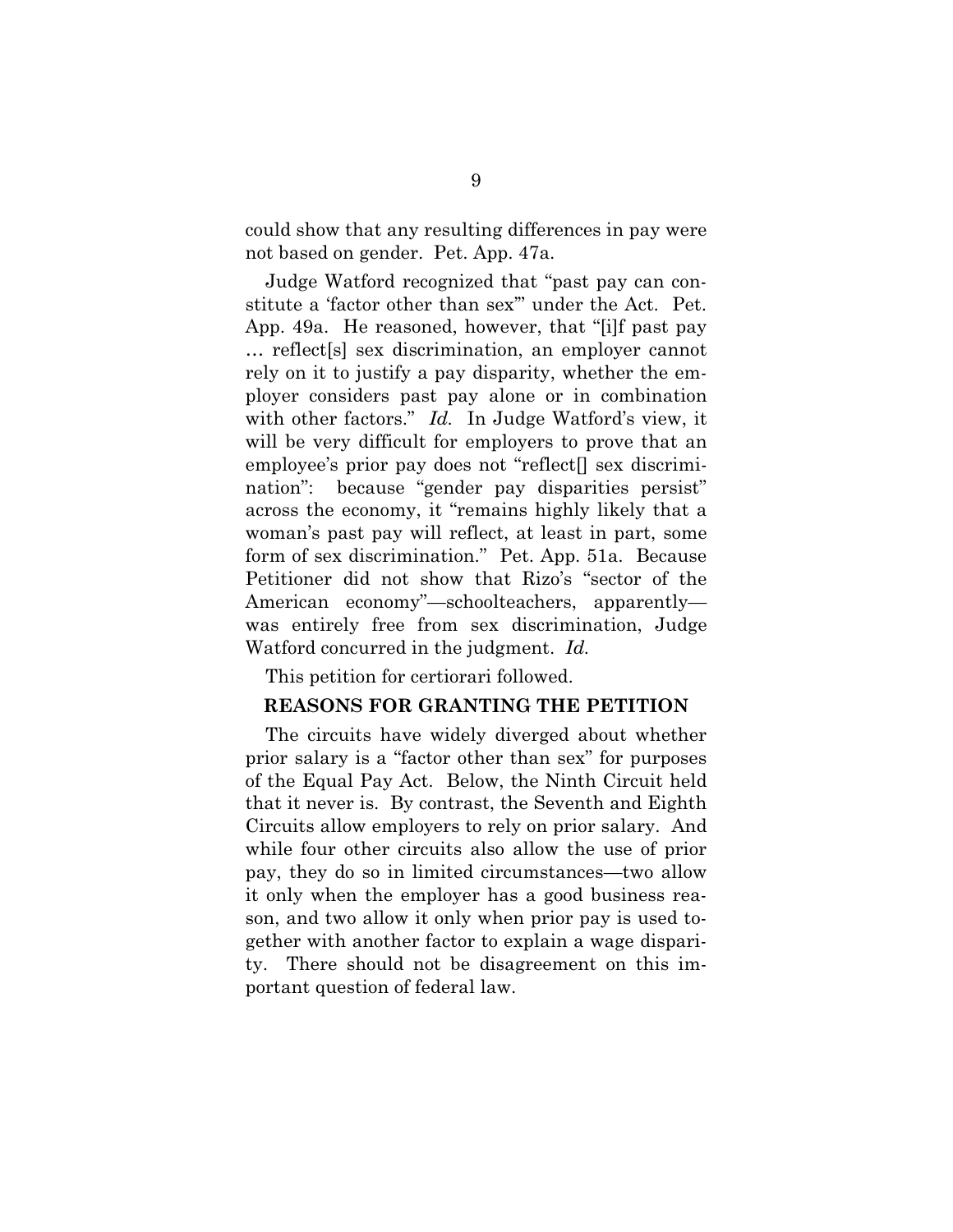This case—which turns on that question—is an ideal vehicle for resolving the dispute. It also affords the Court an opportunity to resolve another important question: whether a court may count the vote of a judge who died before the case was determined.

# **I. THIS COURT SHOULD DECIDE WHETHER EMPLOYERS MAY CONSIDER PRIOR SALARY.**

### **A. The circuits diverge on whether prior pay is a "factor other than sex."**

**1.** The decision below holds that, with the *possible*  exception of salaries set through "individualized negotiation[s]," prior pay is never a "factor other than sex" under the Equal Pay Act. *E.g.*, Pet. App. 10a ("[B]y relying on prior salary, the County fails as a matter of law to set forth an affirmative defense."); Pet. App. 12a ("[P]rior salary is not a permissible 'factor other than sex' within the meaning of the Equal Pay Act."); Pet. App. 27a ("[I]t is impermissible to rely on prior salary to set initial wages."). The Ninth Circuit's rule is stated absolutely: whether "alone or in combination with other factors," prior pay never qualifies as a "factor other than sex" for purposes of the Equal Pay Act. Pet. App. 3a.

<span id="page-19-0"></span>Four circuits have held that prior pay sometimes counts as a "factor other than sex" and sometimes does not. But the details necessary for deciding that issue vary by circuit. In the Second Circuit, "employers cannot meet their burden of proving that a factor-other-than-sex is responsible for a wage differential by asserting use of a gender-neutral" system such as prior pay—"without more." *Aldrich v. Ran-*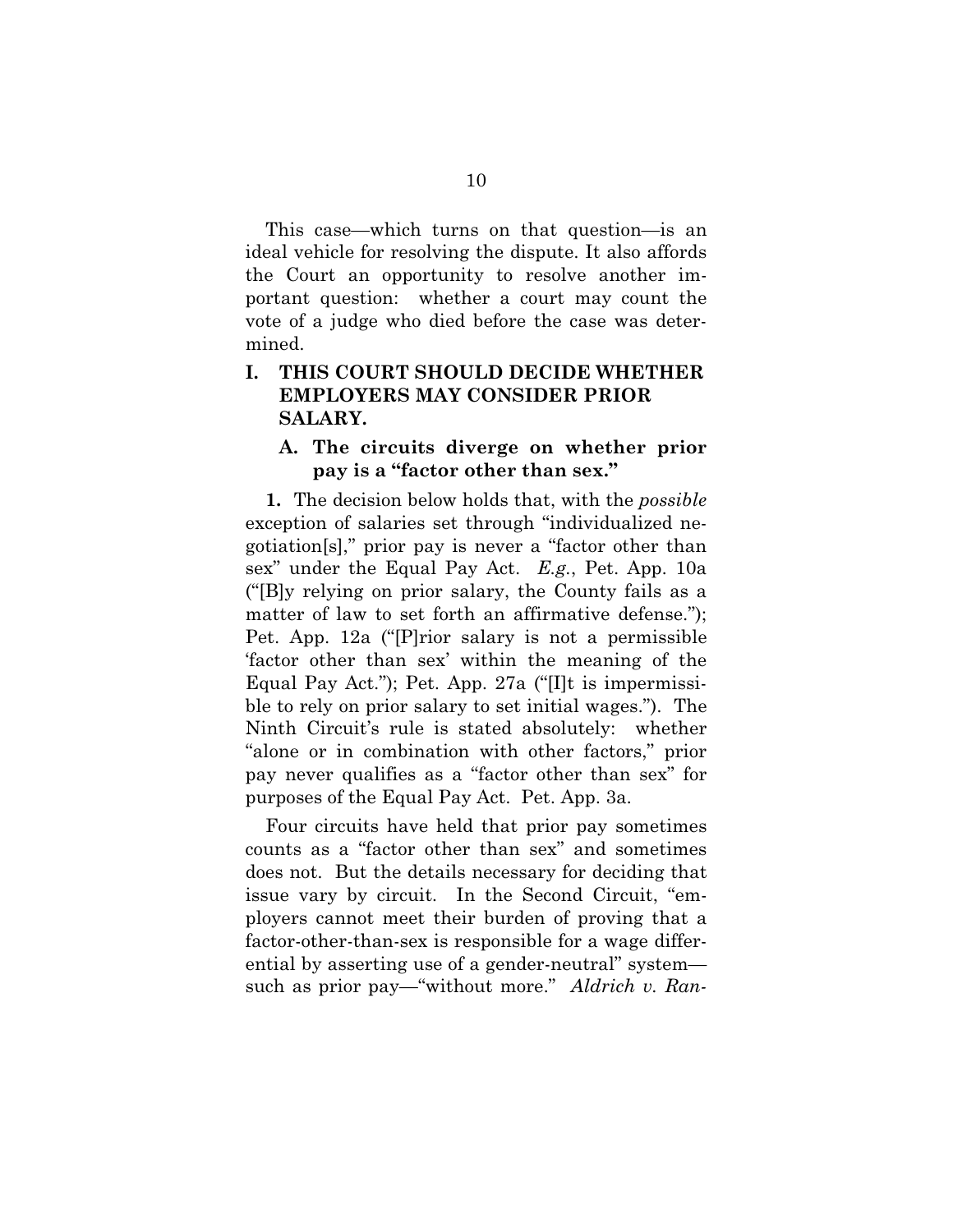<span id="page-20-0"></span>*dolph Cent. School Dist.*, 963 F.2d 520, 525 (2d Cir. 1992). But they may rely on prior pay (or another such wage-setting system) so long as they "prove[]" that the system "is rooted in legitimate businessrelated differences in work responsibilities and qualifications for the particular positions at issue." *Id.* Thus, while the Second Circuit recognizes that a factor like prior pay is "literally *a* factor other than sex," an employer cannot rely on it unless the employer can convince a court after the fact that its use of prior pay "has some grounding in legitimate business considerations." *Id.* at 527.

<span id="page-20-1"></span>The Sixth Circuit applies the same rule. "[T]he Equal Pay Act's exception … does not include literally *any* other factor, but a factor that, at a minimum, was adopted for a legitimate business reason." *Beck-Wilson v. Principi*, 441 F.3d 353, 365 (6th Cir. 2006). So employers may not rely on a sex-neutral system (such as a system based on prior pay) to explain salary differentials unless they can identify courtapproved "business-related" reasons for using that system. *Id.* at 366.

<span id="page-20-3"></span><span id="page-20-2"></span>The Tenth and Eleventh Circuits have staked out yet another sometimes-you-can–sometimes-you-can't position, one that conflicts with both the Ninth Circuit and the Second and Sixth Circuits. They recognize that prior pay may qualify as a "factor other than sex." *See Riser v. QEP Energy*, 776 F.3d 1191, 1199 (10th Cir. 2015) ("[A]n individual's former salary can be considered in determining whether pay disparity is based on a factor other than sex."); *Irby v. Bittick*, 44 F.3d 949, 955 (11th Cir. 1995) ("This court has not held that prior salary can never be used by an employer to establish pay."). But each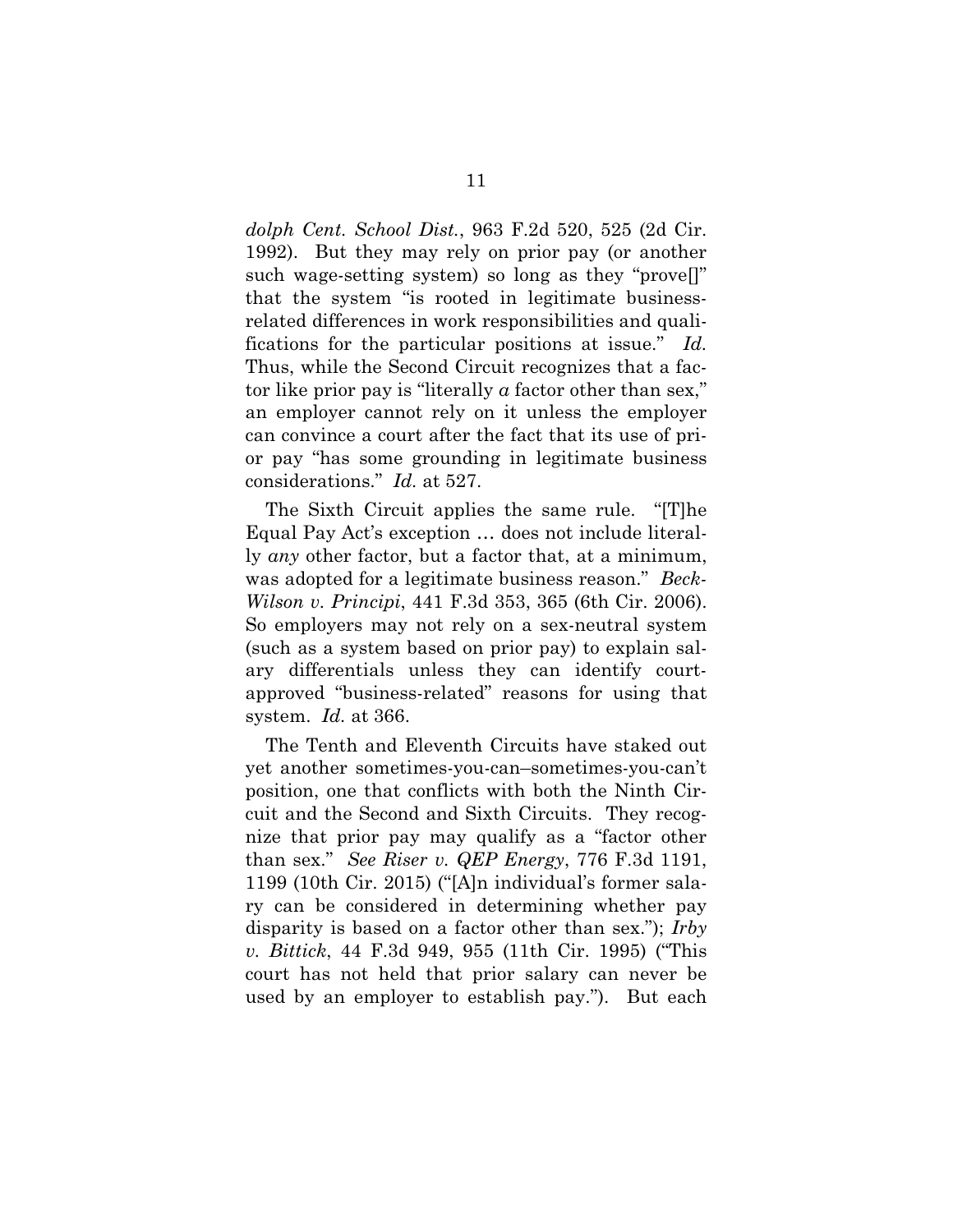<span id="page-21-2"></span><span id="page-21-0"></span>prohibits employers from relying on prior pay *alone* to justify a wage disparity. *See Riser*, 776 F.3d at 1199 ("[T]he EPA precludes an employer from relying solely upon a prior salary to justify pay disparity."); *Irby*, 44 F.3d at 955 ("While an employer may not ... rest<sup>[]</sup> on prior pay alone, ... there is no prohibition on utilizing prior pay as part of a mixedmotive, such as prior pay *and* more experience."). Therefore: In the Ninth Circuit, prior pay may not be used "alone or in combination with other factors," Pet. App. 2a; in the Second and Sixth Circuits, prior pay alone might suffice, so long as the employer has a good reason for relying on it; but in the Tenth and Eleventh Circuits, prior pay may be used, though only together with other factors. And whereas the Ninth Circuit left for another day the question whether its rule would apply in the context of "individualized salary negotiation[s]," Pet. App. 12a, *none*  of these other circuits have even suggested that this context could make any difference.

<span id="page-21-3"></span><span id="page-21-1"></span>Finally, the Seventh and Eighth Circuits have held that employers may use prior pay, even by itself, and have ruled in favor of employers at summary judgment for that reason. As Judge Easterbrook succinctly explained, the Equal Pay Act "forbids differences 'on the basis of sex' rather than differences that have other origins." *Wernsing v. Dep't of Human Servs., State of Illinois*, 427 F.3d 466, 468 (7th Cir. 2005). Because "[w]ages at one's prior employer are a 'factor other than sex,'" "an employer may use them to set pay consistently with the Act." *Id.*; *see also Lauderdale v. Ill. Dep't of Hum. Servs.*, 876 F.3d 904, 908 (7th Cir. 2017) ("[T]his court has repeatedly held that a difference in pay based on the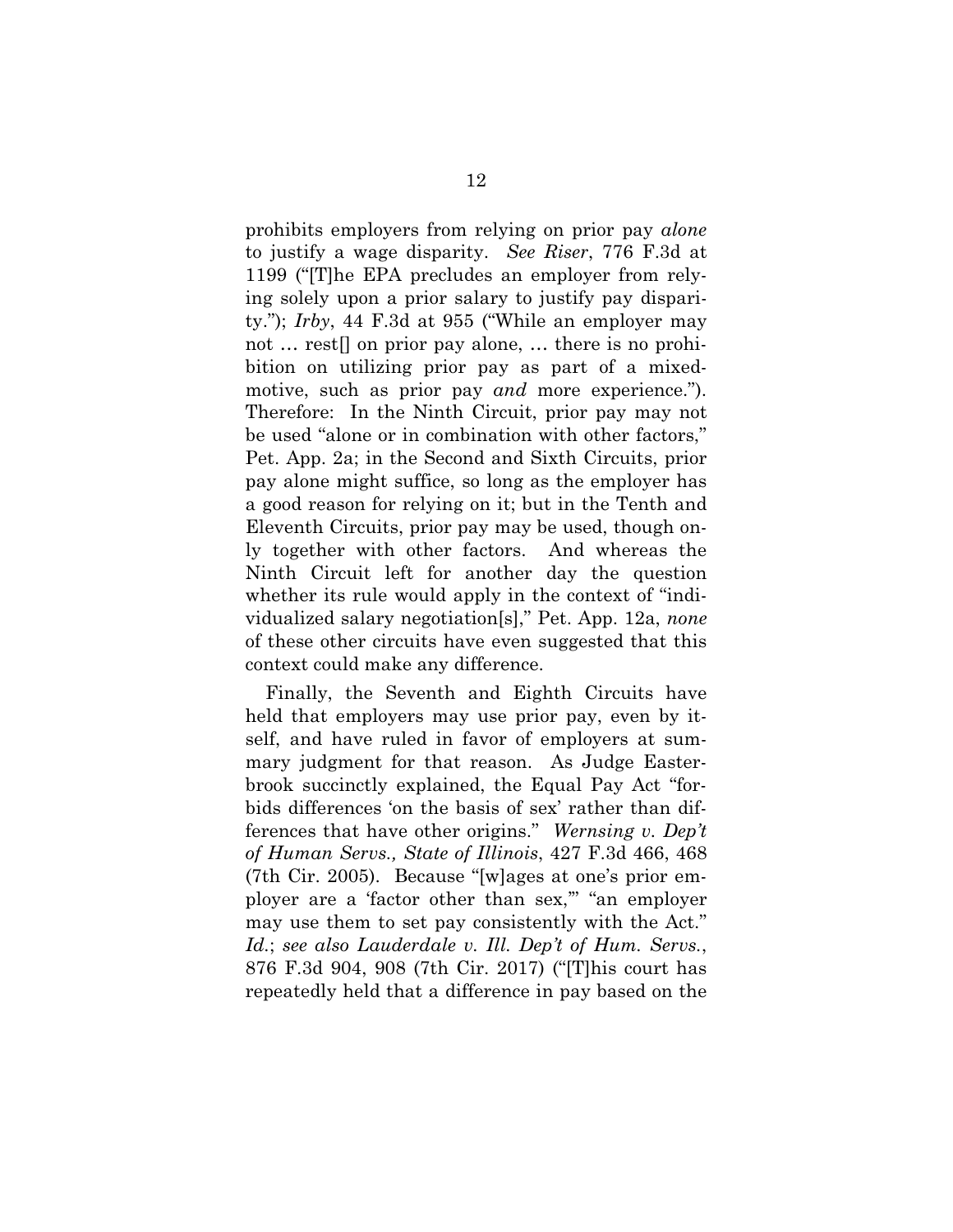difference in what employees were previously paid is a legitimate 'factor other than sex.'"). Judge Easterbrook also explained why, contrary to other circuits' views, "[s]ection 206(d) does not authorize federal courts to set their own standards of 'acceptable' business practices" by scrutinizing employers' reasons for relying on prior pay. 427 F.3d at 468. "The Equal Pay Act forbids sex discrimination, an intentional wrong." *Id.* at 469. Under such a regime, "the employer may act for any reason, good or bad," so long as its decision is not based on "the prohibited criteri[on]." *Id.* A decision based on prior pay—like the one in Wernsing's case—is not. *See id.* at 467– 68.

<span id="page-22-0"></span>The Eighth Circuit agrees. "On its face, the EPA does not suggest any limitations to the broad catchall 'factor other than sex' affirmative defense." *Taylor v. White*, 321 F.3d 710, 717 (8th Cir. 2003). And "salary retention policies"—which may perpetuate preexisting salary disparities by basing employees' current salary on prior salaries for other positions— "are not necessarily gender biased." *Id.* at 718. Thus, where an employer has and neutrally applies a salary retention policy, the employer is entitled to the Equal Pay Act's factor-other-than-sex defense, regardless of the "wisdom or reasonableness" of the employer's decision to do so. *Id.* at 719; *see id.* at 720–23 (granting summary judgment because the employer applied its neutral policy).

Of course, the Seventh and Eighth Circuits have noted that simply *citing* prior pay does not end an Equal Pay Act case. *See Wernsing*, 427 F.3d at 470; *Taylor*, 321 F.3d at 718. That is because employers cannot use prior pay to cover up their *own* sex dis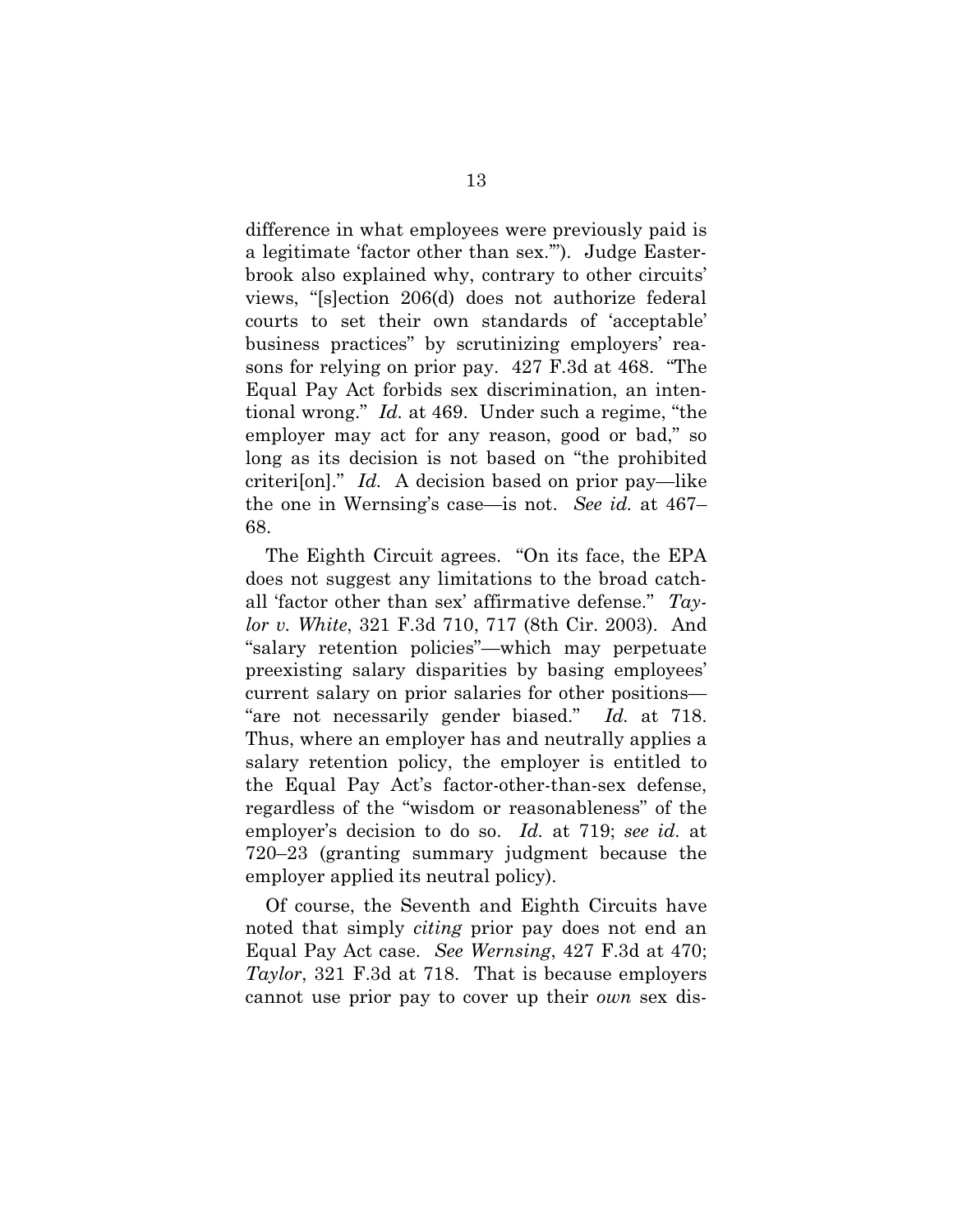<span id="page-23-0"></span>crimination; if prior pay is simply "a pretext for a decision really made on prohibited criteria," the employer remains liable. *Wernsing*, 427 F.3d at 469; *Taylor*, 321 F.3d at 716 (examining whether the Army deployed its policy "as a mere pretext to hide gender-based wage discrimination"). And dicta in *Wernsing* suggests that if a plaintiff proves that her own prior pay was itself discriminatory, it may not be used to justify a wage differential. 427 F.3d at 470. Because Petitioner indisputably relied in good faith upon Rizo's prior pay when setting her salary, and because Rizo herself had no reason to believe that her salary in her prior position resulted from sex discrimination, *see* ER 315–16, Petitioner could not be held liable in the Seventh and Eighth Circuits. *See Wernsing*, 427 F.3d at 470–71; *Taylor*, 321 F.3d at 720–23.

**2.** Rizo acknowledged this circuit split in her petition for rehearing en banc. There, she wrote that the Seventh and Eighth Circuits have "reject[ed] the claim that sole reliance on prior salary violates the Equal Pay Act," Rehearing Pet. 7 n.3, while the Tenth and Eleventh Circuits forbid employers from basing compensation "*solely* on … new employees' prior wages for previous employers," *id.* at 1–2. The EEOC acknowledged the conflict in its briefing too. It urged the en banc court to adopt the Tenth and Eleventh Circuits' view that "prior pay alone cannot be considered a 'factor other than sex' within the meaning of the EPA." EEOC Rehearing Amicus 6. But it "recognize[d] that even if [the Ninth Circuit] adopt[ed]" that rule, doing so "w[ould] not entirely eliminate the circuit conflict" because "[t]he Seventh Circuit takes the position that 'prior wages are a 'fac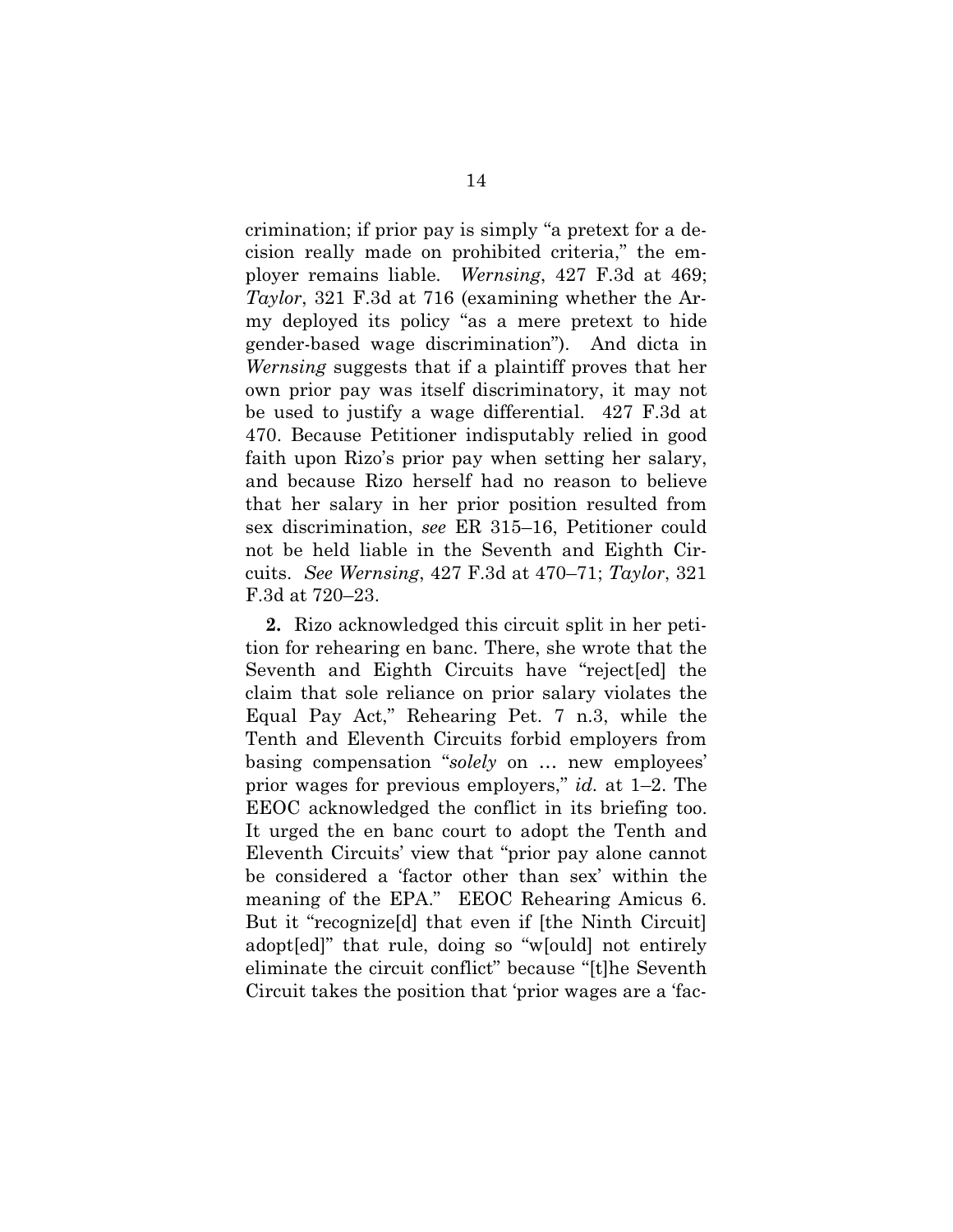tor other than sex.'" *Id.* at 12 (quoting *Wernsing*, 427 F.3d at 468).

The circuits themselves recognize their disagreement. The Ninth Circuit, for instance, expressly rejected the Seventh and Eighth Circuits' approach. *See* Pet. App. 21a & n.15; *see* Pet. App. 34a (McKeown, J., concurring) (the Seventh Circuit has "veered far off course"). It also rejected the Tenth and Eleventh Circuits' position, calling it a "distinction without reason." Pet. App. 27a. The other circuits have been similarly forthcoming. *See, e.g.*, *Taylor*, 321 F.3d at 720 (rejecting Eleventh Circuit's approach); *Wernsing*, 427 F.3d at 468 (rejecting the Second, Sixth, and Eleventh Circuit's approaches). This open split of authority will not resolve itself.

### <span id="page-24-0"></span>**B. This case is a good vehicle for resolving this important question.**

**1.** This case affords the Court an excellent opportunity to clear away the confusion. It is undisputed that, under the policy at issue, Rizo's pay—like her colleagues'—was "dictated" by her prior salary and her master's degree stipend. Pet. App. 4a–5a. And it is undisputed at this stage that the pay disparity is based only on her prior salary. Thus, whether prior pay qualifies as a factor other than sex will "resolve[] the issue of liability on [Rizo's] claims." Pet. App. 6a.

This case also highlights divergent answers to that question currently prevailing across the country. In the Ninth Circuit, Rizo is entitled to summary judgment as to liability. *See* Pet. App. 28a. The same would be true in the Tenth and Eleventh Circuits: because they prohibit employers from relying solely on prior pay, *see supra* 11–12, and because this case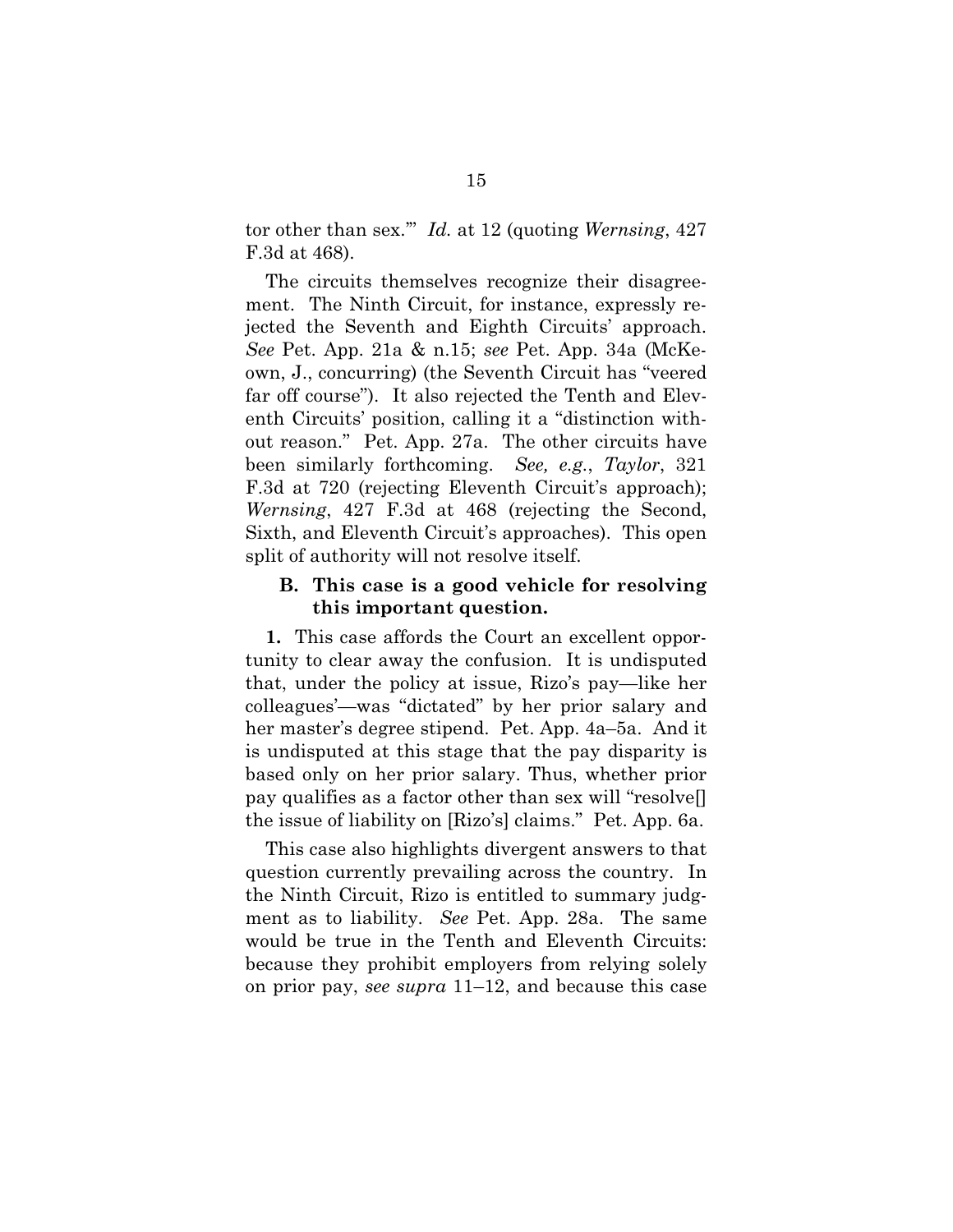has been litigated on the understanding that prior pay alone accounts for the disparity between Rizo's salary and her colleagues', Rizo would receive summary judgment in those circuits as well.

By contrast, Petitioner would have had a chance to prove his affirmative defense before a jury in the Second and Sixth Circuits. Petitioner gave business reasons for its policy: it avoids subjectivity and favoritism; encourages candidates to leave their present jobs; and saves taxpayer money. Pet. App. 58a. Under the Ninth Circuit's old rule—and under the Second and Sixth Circuits' current rule—those reasons were at least good enough to get to a jury, if not to absolve Petitioner without a trial. *See supra* 10–11; Pet. App. 61a–62a (vacating and remanding to consider these business justifications under *Kouba*).

And in the Seventh and Eighth Circuits, Petitioner would be entitled to summary judgment. Those circuits allow employers to rely on prior pay—at least so long as the plaintiff does not prove that the employer's actions are pretextual, or that her own prior salary was itself based on sex. *See supra* 12–13. There is no such proof here. Rizo admitted that *she*  did not know whether her prior salary reflected sex discrimination, and she "assume[d]" that it reflected sex-neutral factors such as experience. ER 315–16. There is thus no reason to believe *Petitioner* knew that Rizo's salary embodied past discrimination and acted to reinforce that discrimination.

**2.** This split undermines the viability of a widespread employment practice. Employers often ask about and rely on prior pay in determining someone's salary. For instance, when "setting pay for internal candidates moving to new roles," one recent study of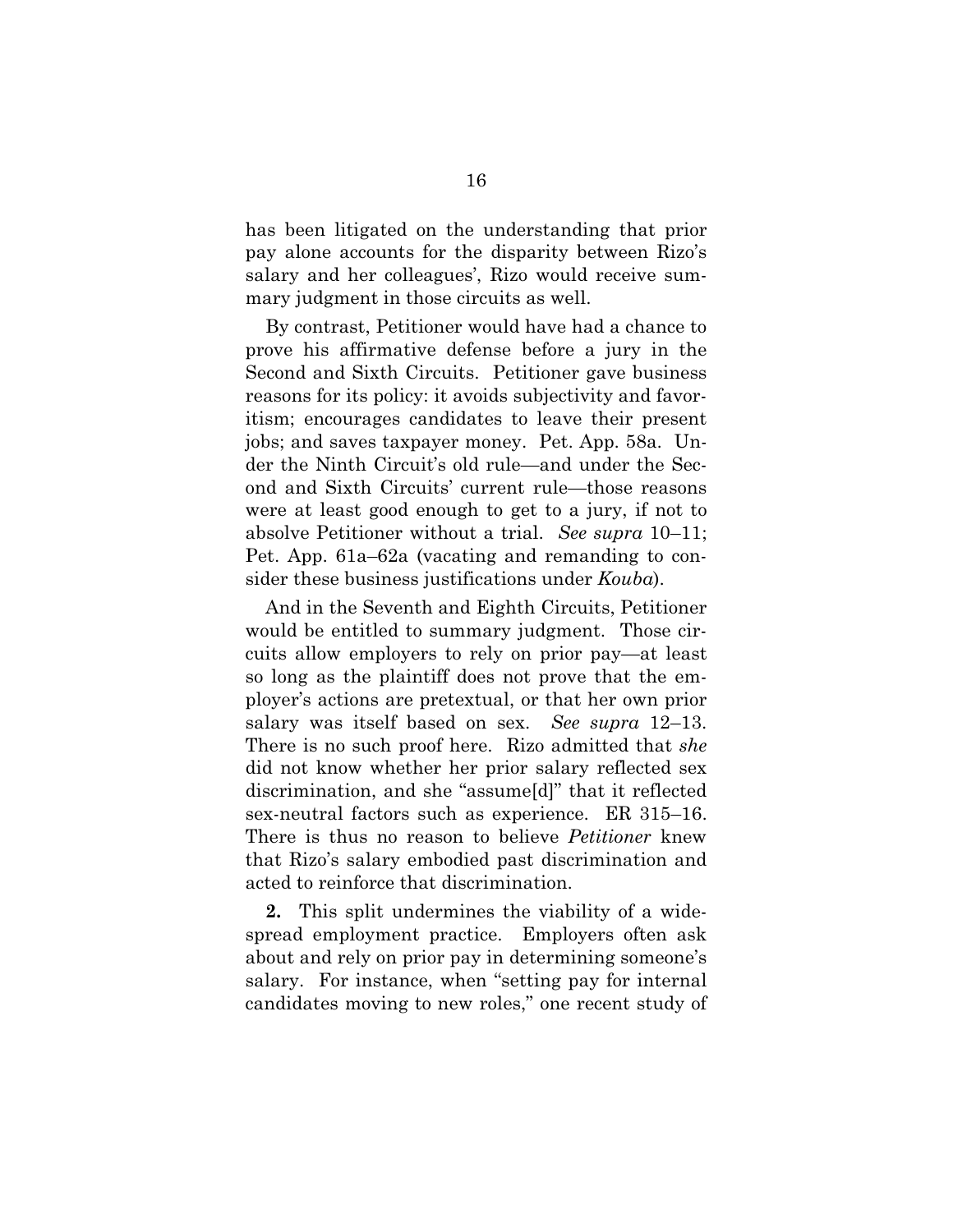<span id="page-26-0"></span>compensation and benefits professionals at larger companies found that 89 percent of employers "rel[ied] on salary histories to evaluate a candidate's pay expectations," and 80 percent used that history "to determine what offer a candidate will find acceptable." Roy Maurer, Soc'y for Hum. Res. Mgmt., *Employers Split on Asking About Salary History*, (April 2, 2018), https://bit.ly/2naruoL. Employers also ask about and rely on prior pay when recruiting new employees. According to the same survey, nearly two-thirds of employers allow interviewers to ask about prior salary in jurisdictions that allow them to do so. *See id.*

<span id="page-26-1"></span>This practice makes sense. Some employers particularly smaller employers, those operating in niche markets, and those opening new positions—use prior salary "to determine how to pay fairly." Noam Scheiber, *If a Law Bars Asking Your Past Salary, Does It Help or Hurt?*, N.Y. Times (Feb. 16, 2018), https://nyti.ms/2C65i8H. Consider examples from the litigation surrounding Philadelphia's attempt to ban employers from asking about prior pay. Jacobsen Strategic Communications, for example, is a public relations company with roughly 30 employees. *See* Decl. of Susan Jacobsen, Dkt. 29-9, *Chamber of Commerce for Greater Phila. v. City of Philadelphia*, No. 2:17-cv-01548-MSG, ¶ 3 (E.D. Pa.). When it recruits candidates in new markets, it asks about and relies on prior pay to identify the prevailing local rates; as a small, growing business, it cannot afford to "pay for that analysis and research" from others. *Id.* **[60]**. ESM Productions, a 20-person production company, faces related difficulties. There is "no fixed market for production crews"; prices instead "fluctu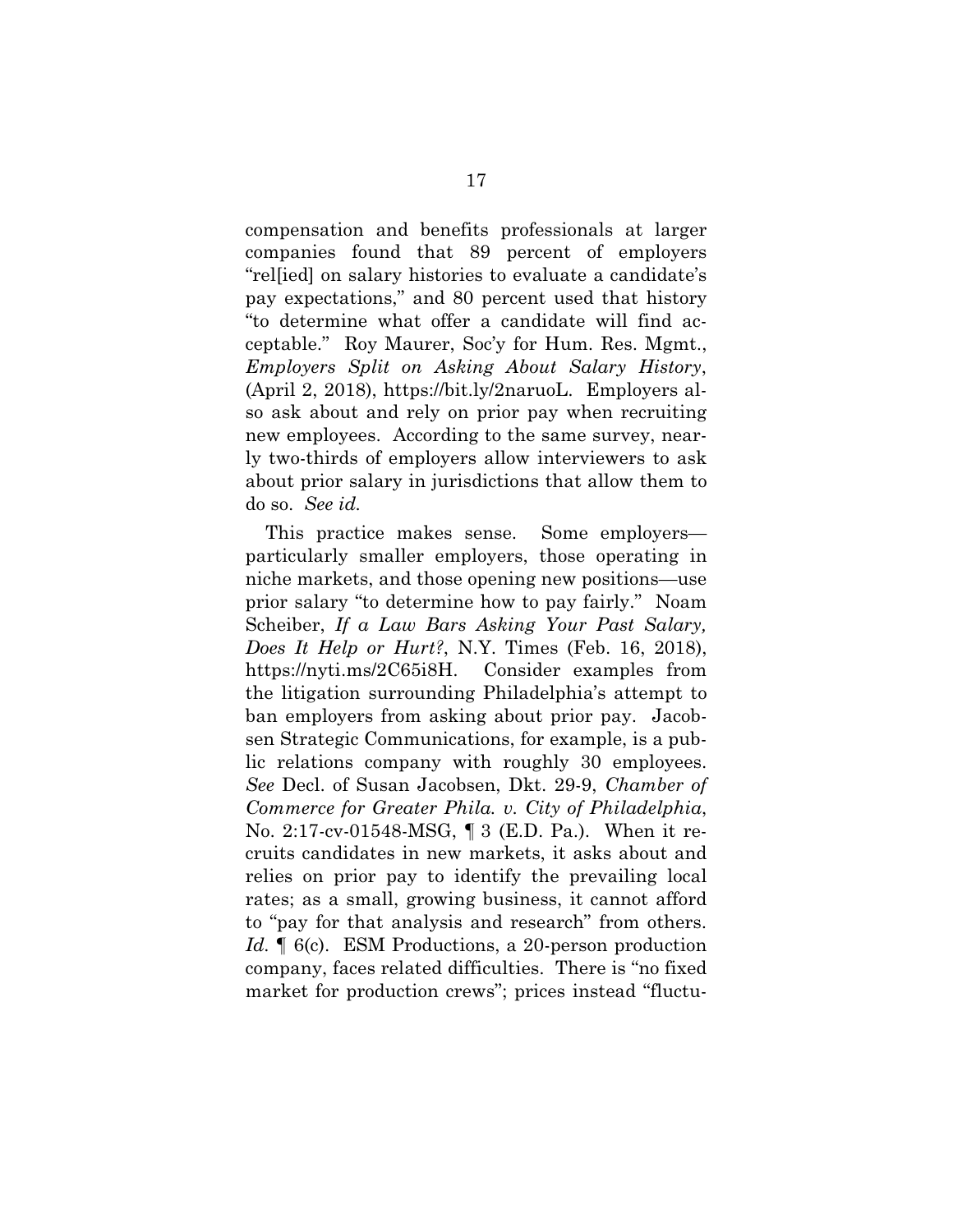ate heavily based on the time of year and what other events are going on at the same time." Decl. of Christina Wong, Dkt. 29-15, in *Chamber*, ¶ 6. Here too, using prior salary makes sense because "the market price for a position is especially unclear." *Id.* ¶ 9. Employers in such situations often lack the resources to acquire in-depth studies of market rates (if such rates even exist), and use prior pay to solve the problem.

Larger companies confront similar issues. When Liberty Property Trust, a nationwide real estate company, created a new position of Vice President Program Manager, it was "unsure of the prevailing market wage" for positions like it. Decl. of Heidi Cunningham, Dkt. 29-6, in *Chamber*, ¶ 9(c). By asking about prior salary, Liberty realized that its proffered salary was below market rate and adjusted its offer. *Id.*

Employers put prior salary to other uses as well. Bittenbender Construction, for instance, operates in an industry where "all companies have essentially the same positions and titles." Decl. of Emily Bittenbender, Dkt. 29-3, in *Chamber*, ¶ 9(a). By asking about and relying on prior pay, Bittenbender can identify those candidates who, despite having the same job title and duties as everyone else, have a "high level of experience or skill" as reflected in their prior salary. *Id.* Other employers, such as the executive recruiting firm Diversified Search, ask about and rely on prior salary to trim the considerable costs associated with finding new hires, as employers do not want to waste their time or others' recruiting candidates whose prior salary makes it unlikely they will accept. *See* Decl. of Judith M. Von Seldeneck,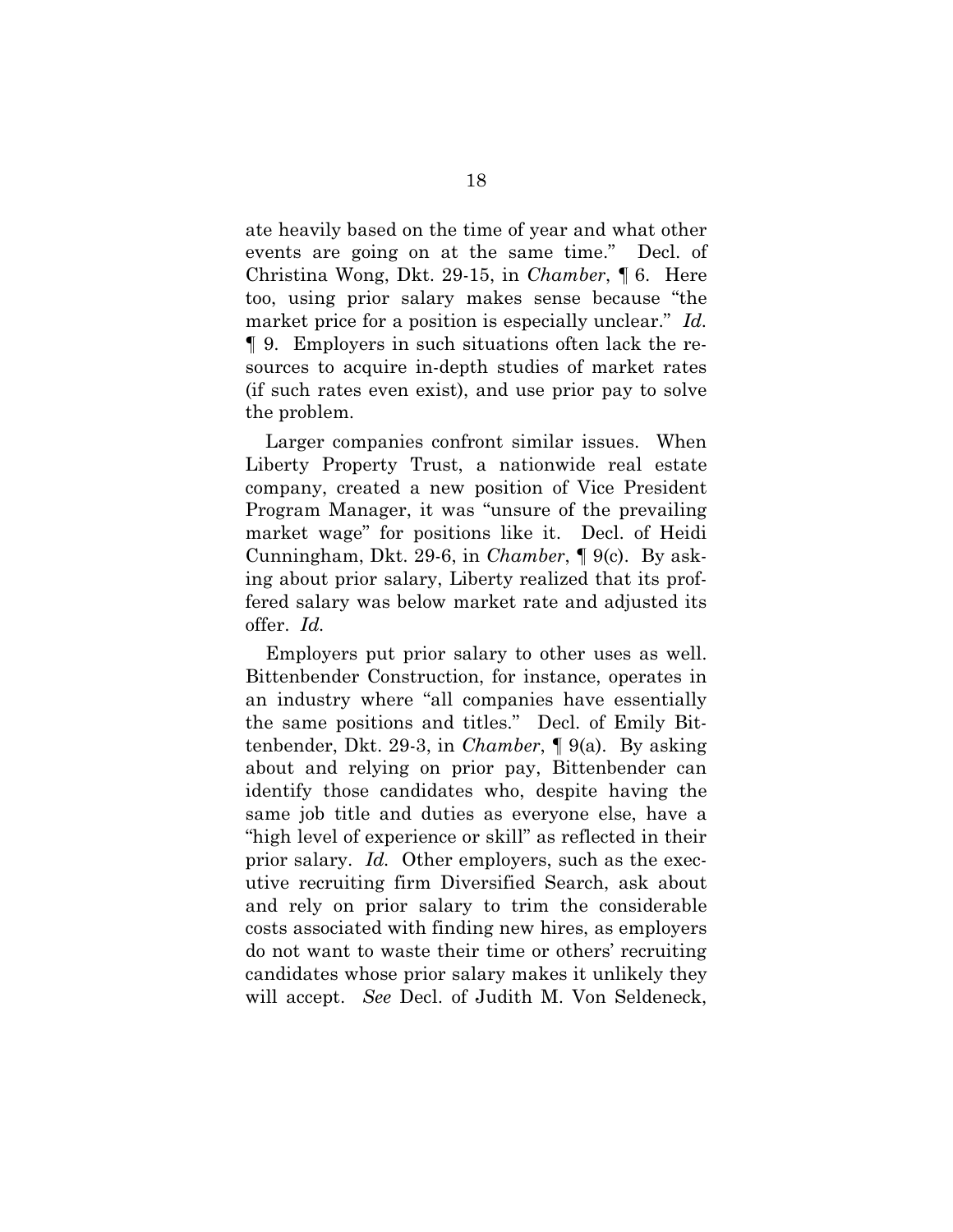Dkt. 29-12, in *Chamber*, ¶ 7. Indeed, the reasons for using prior pay vary about as widely as the kinds of employers in the country. *See, e.g.*, Decl. of Keith S. DiMarino, Dkt. 29-7, in *Chamber*, ¶ 11(b) (DocuVault Delaware Valley uses prior commissions to gauge an applicant's sales ability, something "critical to [its] business model"); Decl. of Anna L. Mikson, Dkt. 29- 10, in *Chamber*, ¶ 10(b) (FS Investments uses wage history to "craft<sup>[]</sup> a competitive and individualized compensation package" for "senior executive[]" candidates).

<span id="page-28-0"></span>As it stands, though, companies are subject to a welter of different standards about the use of prior pay. In this setting, many must adopt whatever rule is most stringent; according to one survey, 46% "adopt policies to comply with the strictest laws in their region." NPR, *More Employers Avoid Legal Minefield by Not Asking About Pay History* (May 3, 2018), https://n.pr/2KCnec6. Because that rule is now the Ninth Circuit's total ban, many businesses must ignore prior salary entirely, lest it come back to haunt them in litigation in the country's most populous circuit. This Court, not that one, ought to determine the law on this issue nationwide.

# **C. Prior salary is a "factor other than sex" under the Equal Pay Act**

In addition to deepening an entrenched, important circuit split, the Ninth Circuit wrongly limited employers' ability to rely on prior pay.

## **1. Prior salary is a factor other than sex.**

The Equal Pay Act generally requires employers to pay equal wages for equal work; employers may not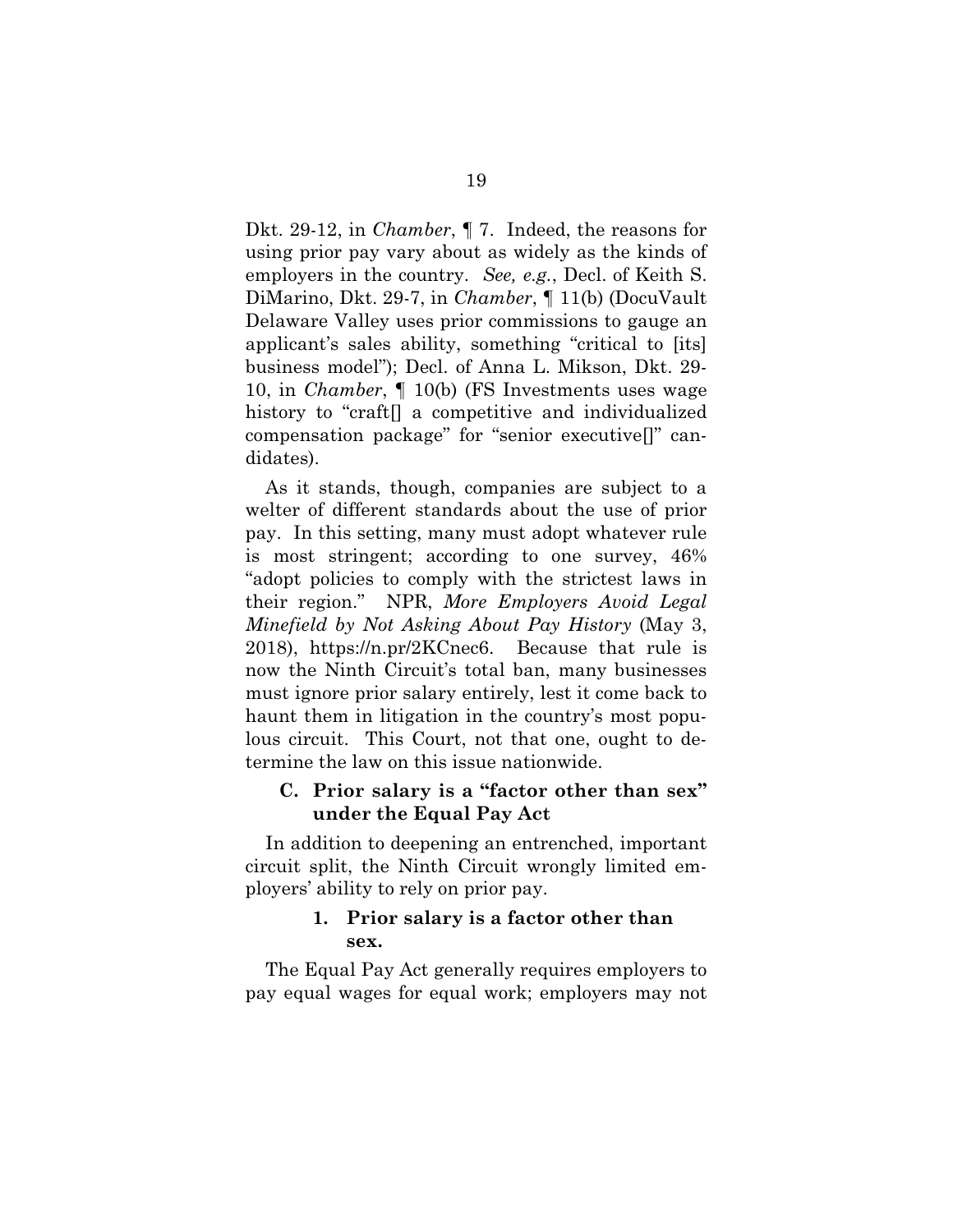"discriminate … on the basis of sex by paying wages to employees … at a rate less than the rate at which [they] pay[] wages to [similarly situated] employees of the opposite sex." 29 U.S.C.  $\S 206(d)(1)$ . But the Act allows such differentials where "such payment is made pursuant to (i) a seniority system; (ii) a merit system; (iii) a system which measures earnings by quantity or quality of production; or (iv) a differential based on any other factor other than sex." *Id.*; *see also* 42 U.S.C. § 2000e-2(h) (incorporating the Equal Pay Act's defenses into analogous Title VII claims).

<span id="page-29-3"></span><span id="page-29-2"></span><span id="page-29-1"></span><span id="page-29-0"></span>The question here is whether a wage differential based on the employees' prior salaries is "a differential based on any other factor other than sex." To ask that question is to answer it. "In common talk, the phrase 'based on' indicates a but-for causal relationship and thus a necessary logical condition." *Safeco Ins. Co. of Am. v. Burr*, 551 U.S. 47, 63 (2007). It therefore "has the same meaning as the phrase 'because of.'" *Gross v. FBL Fin. Servs., Inc.*, 557 U.S. 167, 176 (2009). As this Court has explained, that phrase "mean[s] 'by reason of; on account of.'" *Id.*; *see also, e.g.*, *Univ. of Tex. Sw. Med. Ctr. v. Nassar*, 570 U.S. 338, 352 (2013) (Title VII's anti-retaliation provision "require[s] proof that the desire to retaliate was the but-for cause of the challenged employment action" because it makes it unlawful to take action against an employee "because" of his protected activities). Accordingly, a wage disparity is "based on" sex only if sex is "the 'reason' that the employer" paid male and female workers differently. *Gross*, 557 U.S. at 176. If the wage disparity stems from any other source, the employer is not liable; the disparity is based on a "factor other than sex."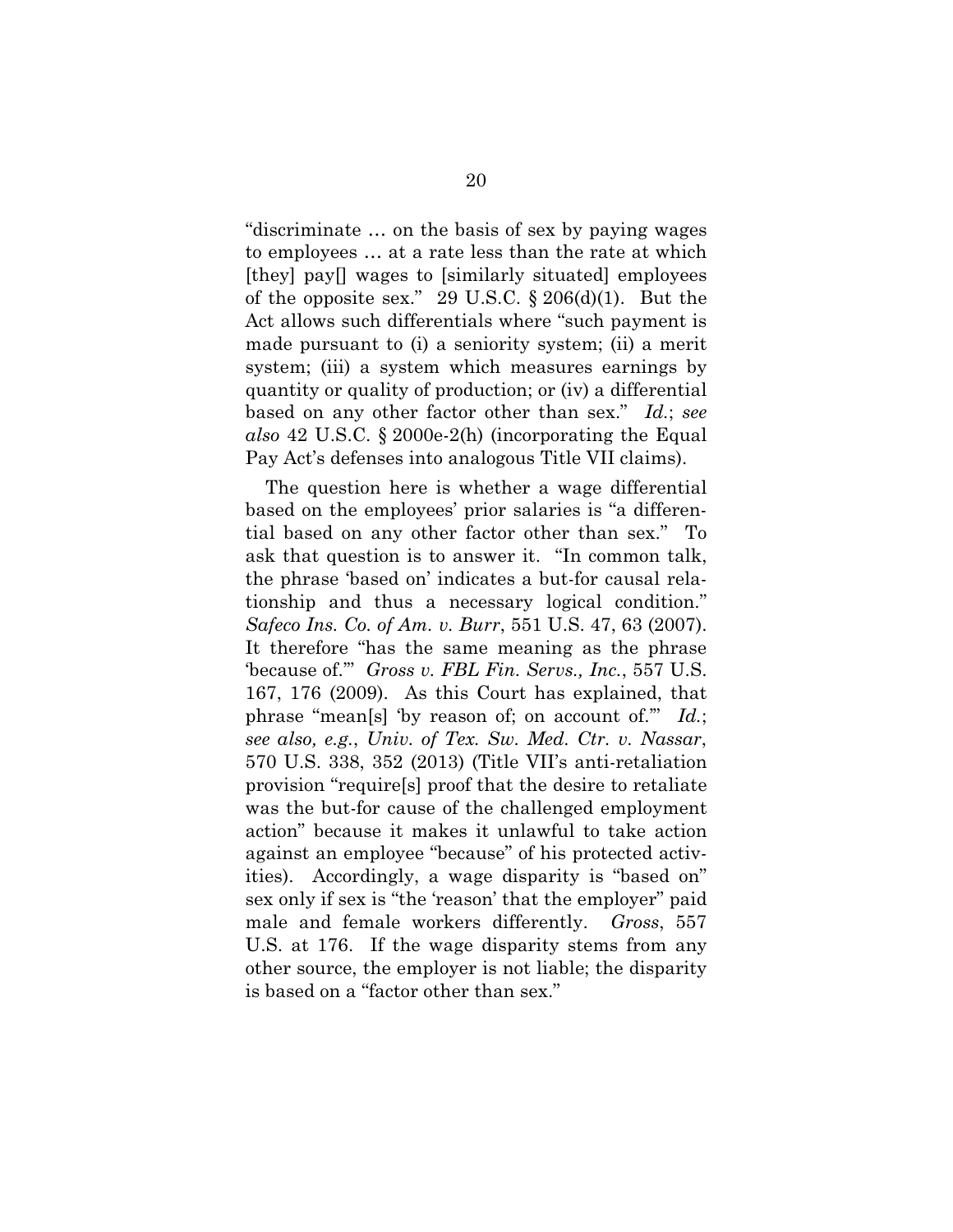A system that determines current pay based on prior pay is permissible under these straightforward provisions. By definition, the *reason* for wage disparities in such a system is the employees' wages in their former positions, not their sex. But as just explained, wage disparities justified on grounds *other* than sex are "based on any other factor other than sex" for purposes of the Act. Disparities based on prior pay thus fall outside the statute's reach.

This remains true even if, as the Ninth Circuit asserted, prior pay is correlated with sex—indeed, even if, *unlike* here, *supra* 3–6, it is directly correlated with sex in a particular case. Imagine a pharmaceutical company that pays more to sales reps with a B.S. in physics than to those with a B.A. in English an indisputable "factor other than sex." Now suppose a male rep who studied Chaucer gets paid less than a woman who studied Newton. He might be able to show that, in fact, his pay was *affected* by sex; for instance, he could prove that his alma mater's science departments preferred female candidates and that this preference forced him into the humanities. But he cannot show that his pay was "based on" sex—it was "based on" educational attainment, a sex-neutral factor that does not transform into a sexbased one simply because the two are correlated. Only if the company used field of study as a *pretext* to pay male employees less would the Equal Pay Act intervene.

<span id="page-30-0"></span>This textual conclusion derives additional strength from the Equal Pay Act's focus on discriminatory intent rather than disparate impact. The Equal Pay Act was "designed differently" than Title VII. *Gunther*, 452 U.S. at 170. Unlike that statute, Congress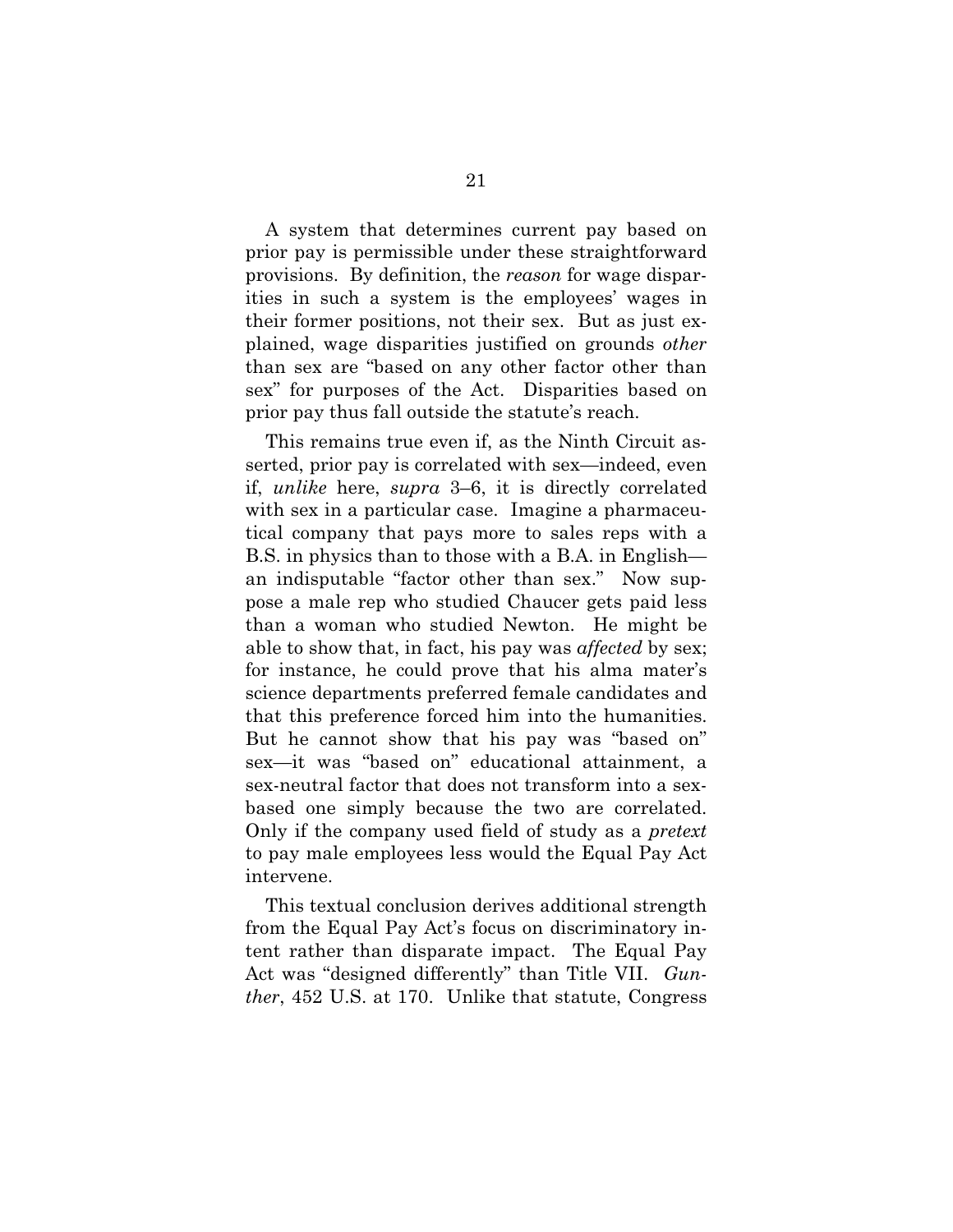<span id="page-31-1"></span>"confine[d] [its] application" to disparate treatment that is, "to wage differentials attributable to sex discrimination"—through the catchall defense. *Id.* at 170; *see id.* at 171 ("[C]ourts and administrative agencies are not permitted to substitute their judgment for the judgment of the employer … who [has] established and applied a bona fide job rating system, so long as it does not discriminate on the basis of sex."). Of course, this is not to say that the Equal Pay Act mirrors Title VII's disparate-treatment provisions in every respect. Unlike a Title VII plaintiff, an Equal Pay Act plaintiff need not "pro[ve] … intentional discrimination"; she can prevail if she proves a wage disparity and the employer provides no defense. *Ledbetter v. Goodyear Tire & Rubber Co.*, 550 U.S. 618, 640 (2007), *superseded by statute on other grounds*, Pub. L. No. 111-2 (2009). But once an employer invokes the Act's general defense, liability turns on whether the disparity is "based on" sex or something else, *see Gunther*, 452 U.S. at 170–71, the hallmark question of disparate-treatment liability.

<span id="page-31-0"></span>An Equal Pay Act claim based on prior pay is, at best, a disguised disparate-impact claim. Indeed, the Ninth Circuit admitted as much. It rejected Petitioner's (and *Gunther*'s) explanation that the Equal Pay Act's catchall defense incorporates disparatetreatment principles. *See* Pet. App. 8a. And it grounded its rejection of prior pay as a "factor other than sex" in large part on the effects that using prior pay allegedly has on women. *See, e.g.*, Pet. App. 10a (prior pay "perpetuate[s] … the pervasive discrimination at which the Act was aimed"); Pet. App. 27a ("perpetuates … gender-based assumptions about the value of work"). But even if prior pay and sex corre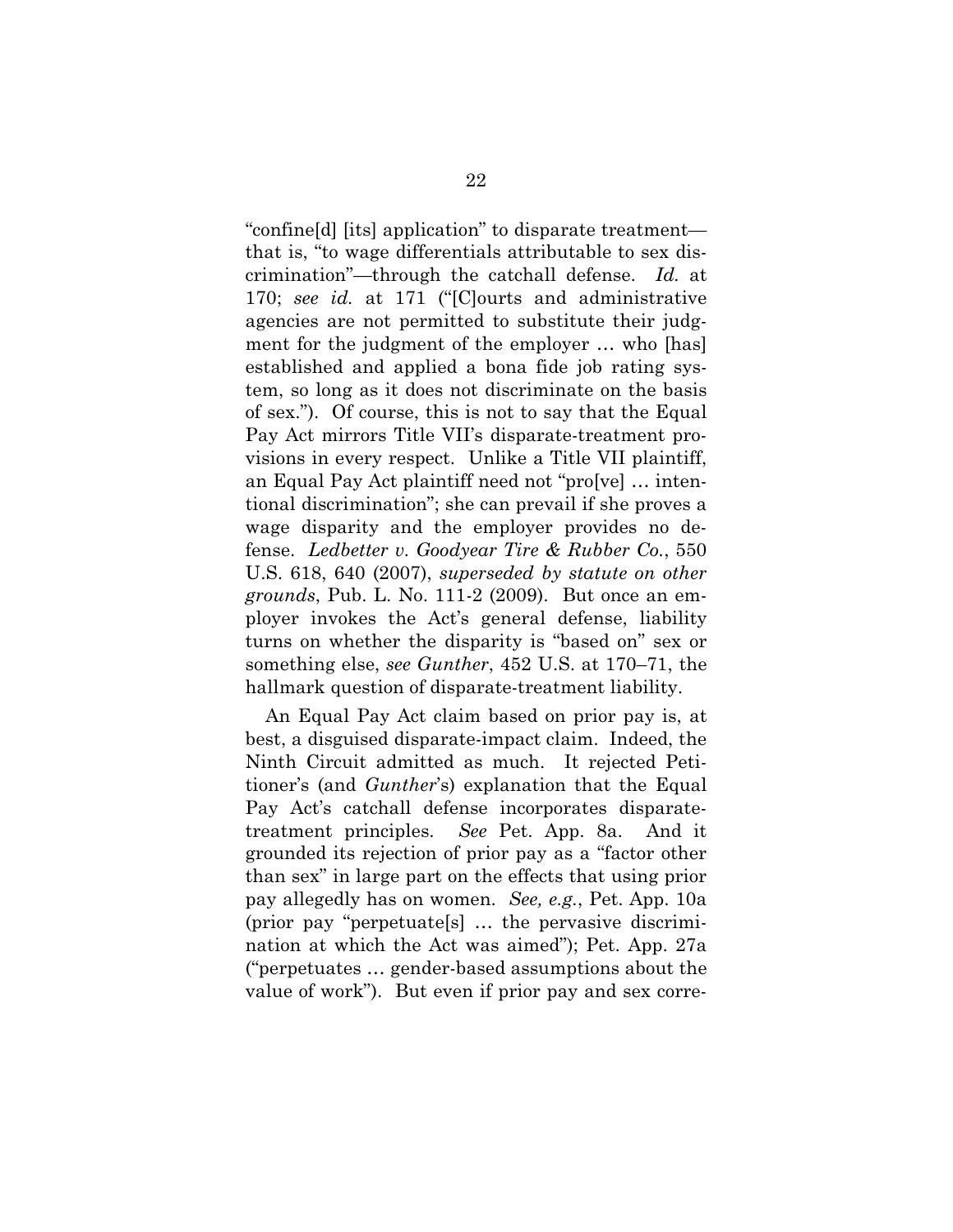lated perfectly, this reasoning would be mistaken. The Equal Pay Act does not cover "practices that are fair in form, but discriminatory in operation." *Gunther*, 452 U.S. at 170 (quoting *Griggs v. Duke Power Co.*, 401 U.S. 424, 431 (1971)). Instead, it attacks only "sex-based wage discrimination." *Id.* at 171.

## <span id="page-32-0"></span>**2. Arguments to the contrary are not persuasive.**

Under the Equal Pay Act's plain text, and in keeping with its status as an intentional discrimination provision, prior pay is thus a "factor other than sex." There are only two other possibilities. Prior salary might never be a "factor other than sex," as the Ninth Circuit held. Or, prior salary might sometimes, but not always, count as a "factor other than sex," as the Second, Sixth, Tenth, and Eleventh Circuits have held (in varying ways). Neither of these alternatives is correct.

*The Ninth Circuit rule*. Literally speaking, prior pay must be a "factor other than sex"; it is different than sex, and it is the basis for some employees' differential wages. To defend its contrary conclusion, then, the Ninth Circuit had to explain why "any … factor other than sex" does not really mean "*any* … factor other than sex." In its attempt to do so, the court reasoned that section 206(d)(1)'s specific exceptions—for "systems of seniority, merit, and productivity"—all "relate to job qualifications, performance, and/or experience." Pet. App. 13a. From that, it concluded that section  $206(d)(1)$ 's "more general exception" should be similarly limited to cover only "legitimate measure[s] of work experience, ability, performance," and "other job-related qualiterial." Pet. App. 13a–14a, 25a (invoking the *noscitur a sociis* and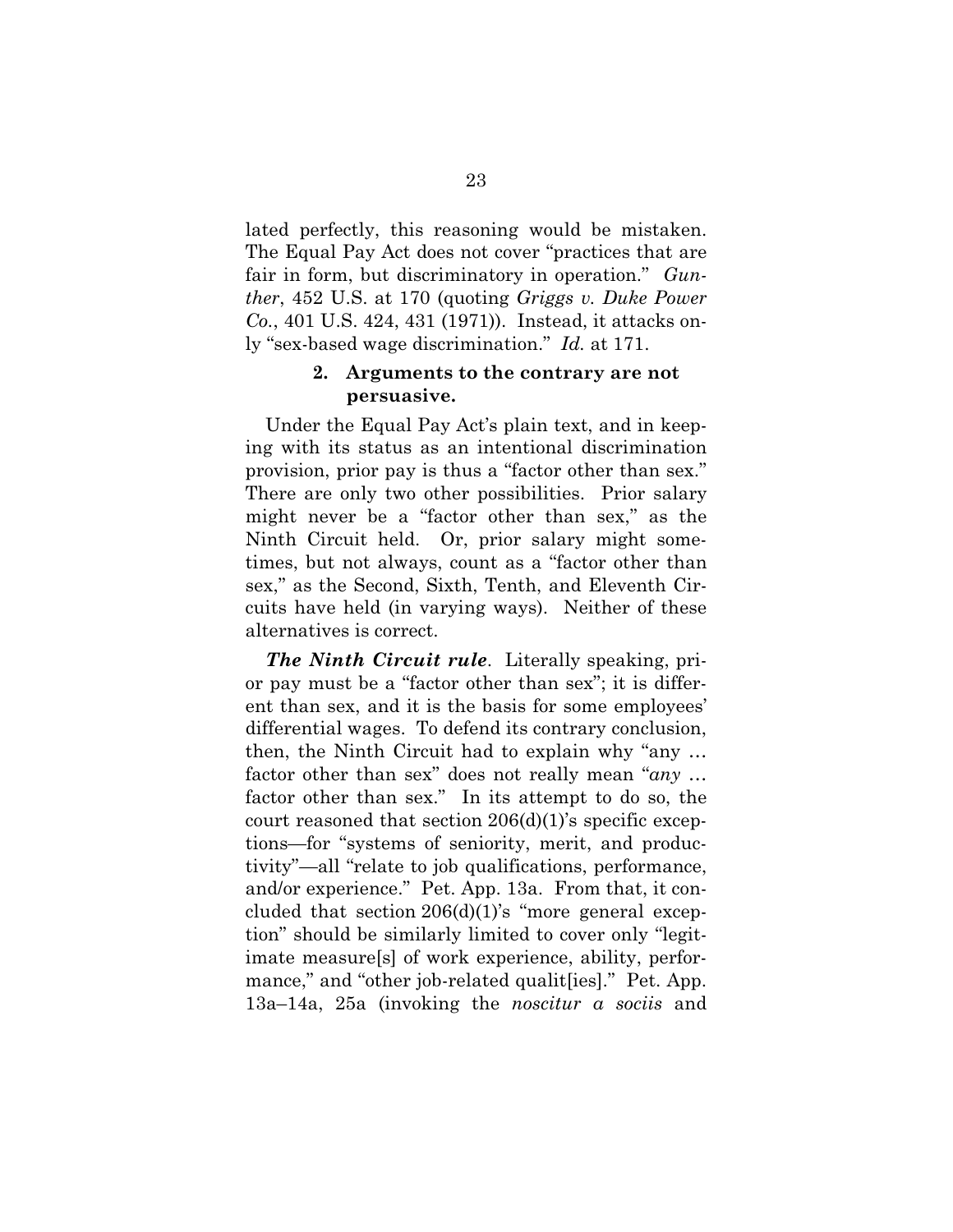*ejusdem generis* canons); Pet. App. 14a–20a (discussing legislative history designed to prove the same point). Because the majority believed that prior salary "is not a legitimate measure of work experience, ability, performance, or any other job-related quality," it held that prior salary is not a "factor other than sex" as that phrase is properly construed. Pet. App. 25a.

That argument fails. *First*, in the context of section  $206(d)(1)$ —a provision that forbids sex discrimination in the wage context—the most obvious common feature of the first three exceptions is that each is sex-neutral. Otherwise, they have little in common. (Merit-based systems and seniority-based systems, for example, are typically viewed as opposites.) Given that chief commonality, section  $206(d)(1)$ 's catchall should be construed exactly as Petitioner and its plain language suggest: it should cover any factor that is sex-neutral, as prior salary is.

*Second*, even if the first three exceptions were each similarly related to "job qualifications, performance, and/or experience," that would not justify the Ninth Circuit's holding about prior salary. Prior salary *is* related to qualification, experience, and performance since more qualified, experienced, and highperforming employees tend to make more. Indeed, employers' actions demonstrate as much. If prior pay were as disconnected from qualifications, performance, and experience as the Ninth Circuit suggests, it would be remarkable that "many employers both public and private" give "lateral entrants a salary at least equal to what they had been earning." *Wernsing*, 427 F.3d at 467. So even if the Ninth Circuit were right to cabin "any other factor other than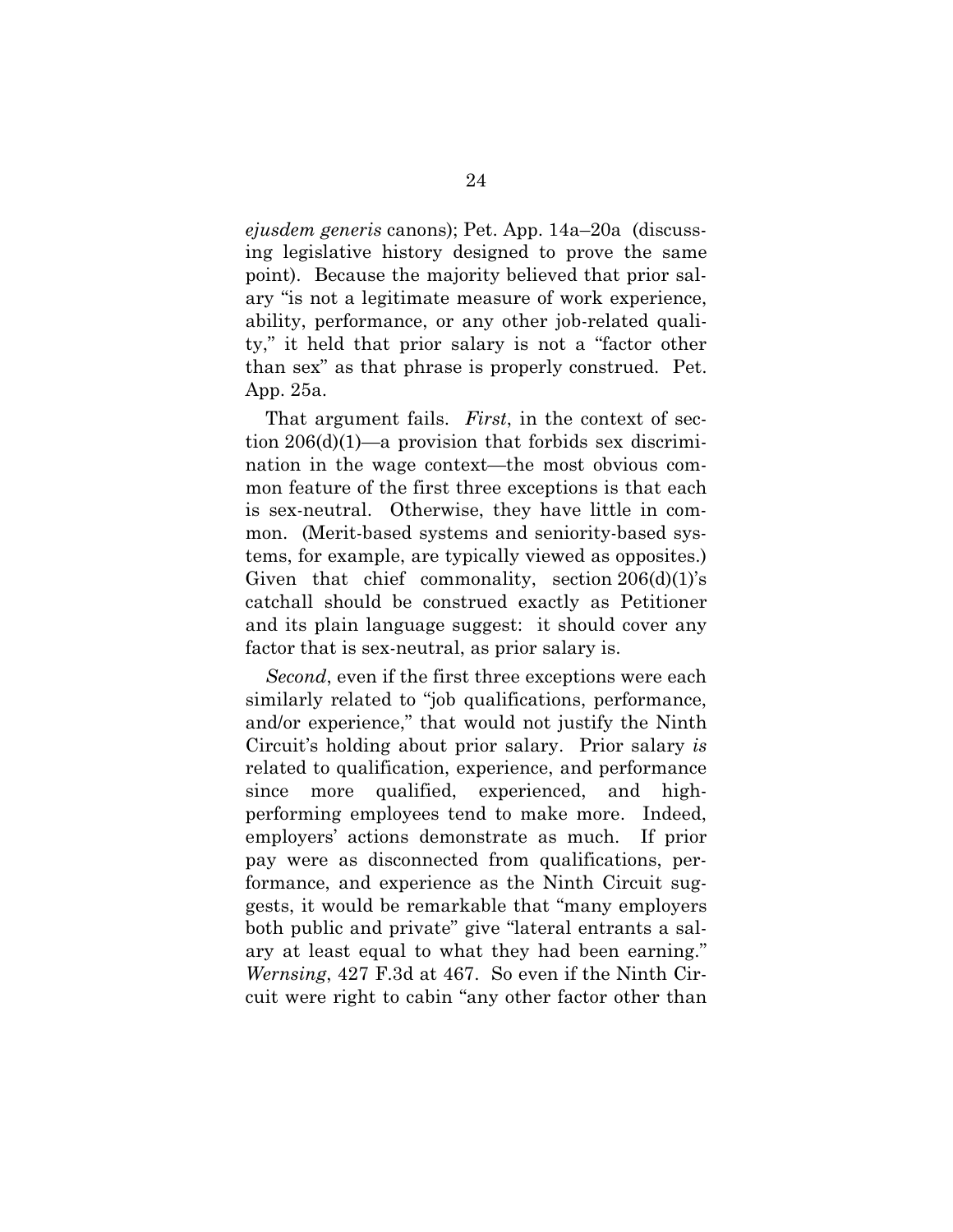sex" to those factors that meet these criteria, prior salary would comfortably qualify.

In addition to its erroneous textual reasoning, the Ninth Circuit relied heavily on what it regarded as the overarching purpose of the Equal Pay Act: "to put an end to historical wage discrimination against women." Pet. App. 11a. "At the time of the passage of the Act," the court reasoned, "an employee's prior pay would have reflected a discriminatory marketplace that valued the equal work of one sex over the other." Pet. App. 12a. Thus, "Congress simply could not have intended to allow employers to rely on these discriminatory wages as a justification for continuing to perpetuate wage differentials." *Id.* To effectuate that "clear intent and purpose," the Court refused to interpret the factor-other-than-sex provision to permit "setting employees' starting salaries on the basis of their prior pay." Pet. App. 11a*.*

The Ninth Circuit is wrong that, under Petitioner's view, employers setting salaries the day after the passage of the Act could have used discriminatory prior pay without fear of liability. As explained, employers may not use prior pay as a pretext for reinforcing discrimination, and there would have been *at least* a jury question about pretext in such circumstances.

<span id="page-34-0"></span>Moreover, even if those employers might not be held liable, "no legislation pursues its purposes at all costs." *Rodriguez v. United States*, 480 U.S. 522, 525–26 (1987) (per curiam). To the contrary, deciding which "competing values will or will not be sacrificed to the achievement of a particular objective is the very essence of legislative choice—and it frustrates rather than effectuates legislative intent sim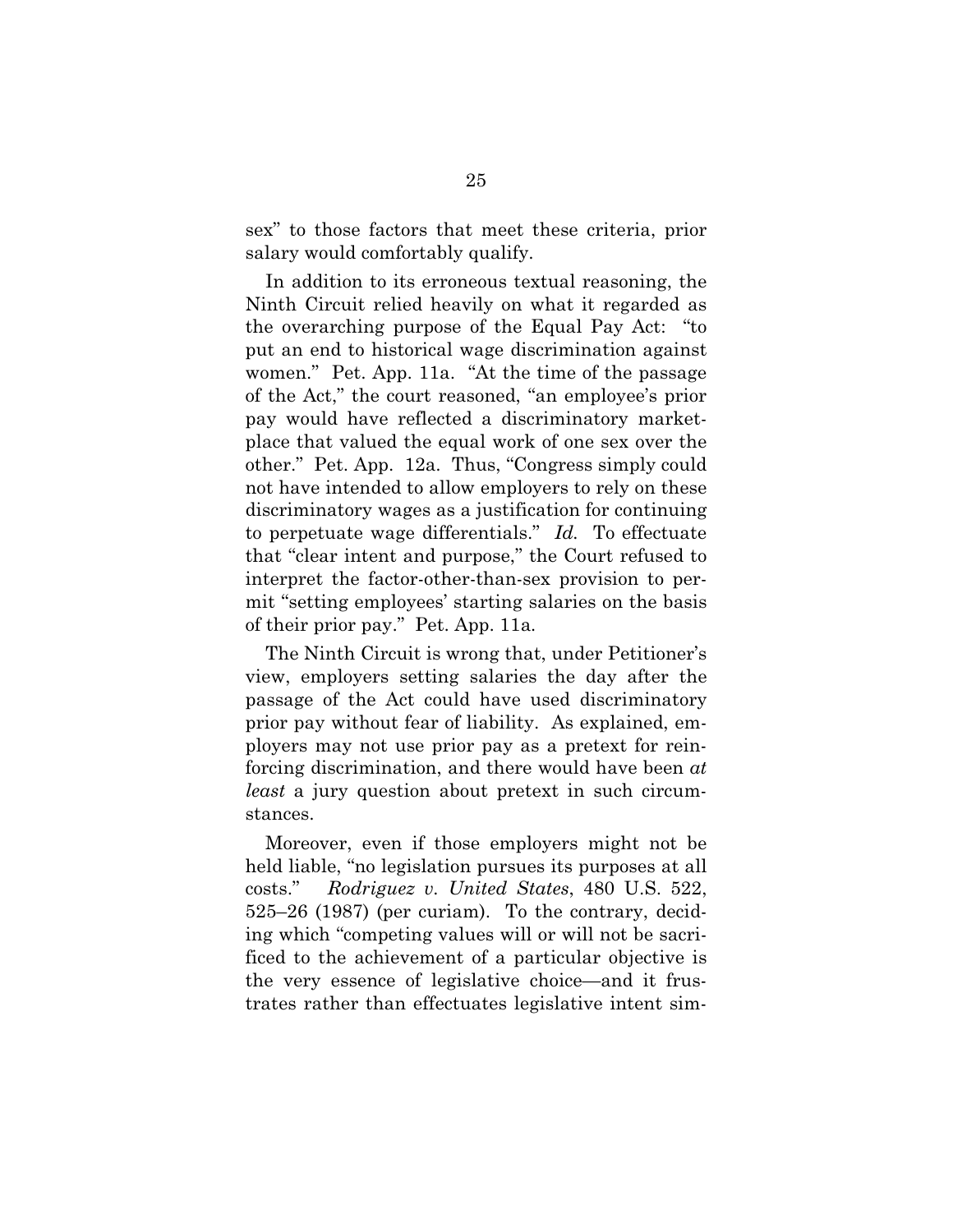<span id="page-35-0"></span>plistically to assume that whatever furthers the statute's primary objective must be the law." *Id*. at 526. When it came to the Equal Pay Act, Congress arrived at a legislative compromise that broadly permits disparate salaries so long as they are based on "*any* other factor other than sex." 42 U.S.C.  $\S 206(d)(1)$  (emphasis added). Its reasons for doing so are irrelevant. As this Court explained just last Term, courts may not "rewrite a constitutionally valid statutory text under the banner of speculation about what Congress might have intended." *Wisconsin Cent. Ltd. v. United States*, 138 S. Ct. 2067, 2073 (2018) (internal quotation marks omitted).

<span id="page-35-1"></span>In any event, the legislative history shows that Congress meant what it said when it exempted disparities based on "any … factor other than sex." Per the House Committee Report:

Three specific exceptions and one broad general exception are also listed. It is the intent of this committee that any discrimination based upon any of these exceptions shall be exempted from the operation of this statute. As it is impossible to list each and every exception, the broad general exclusion has also been included.

<span id="page-35-2"></span>House Comm. on Equal Pay Act of 1963, H.R.Rep. No. 88-309 (1963), *reprinted in* 1963 U.S.C.C.A.N. 687, 689. Petitioner's reading fully accords with the House Committee's understanding that the factorother-than-sex exclusion would constitute a "broad general exclusion."

Finally, the Ninth Circuit's reservation of the question whether "past salary may play a role in the course of an individualized salary negotiation," Pet.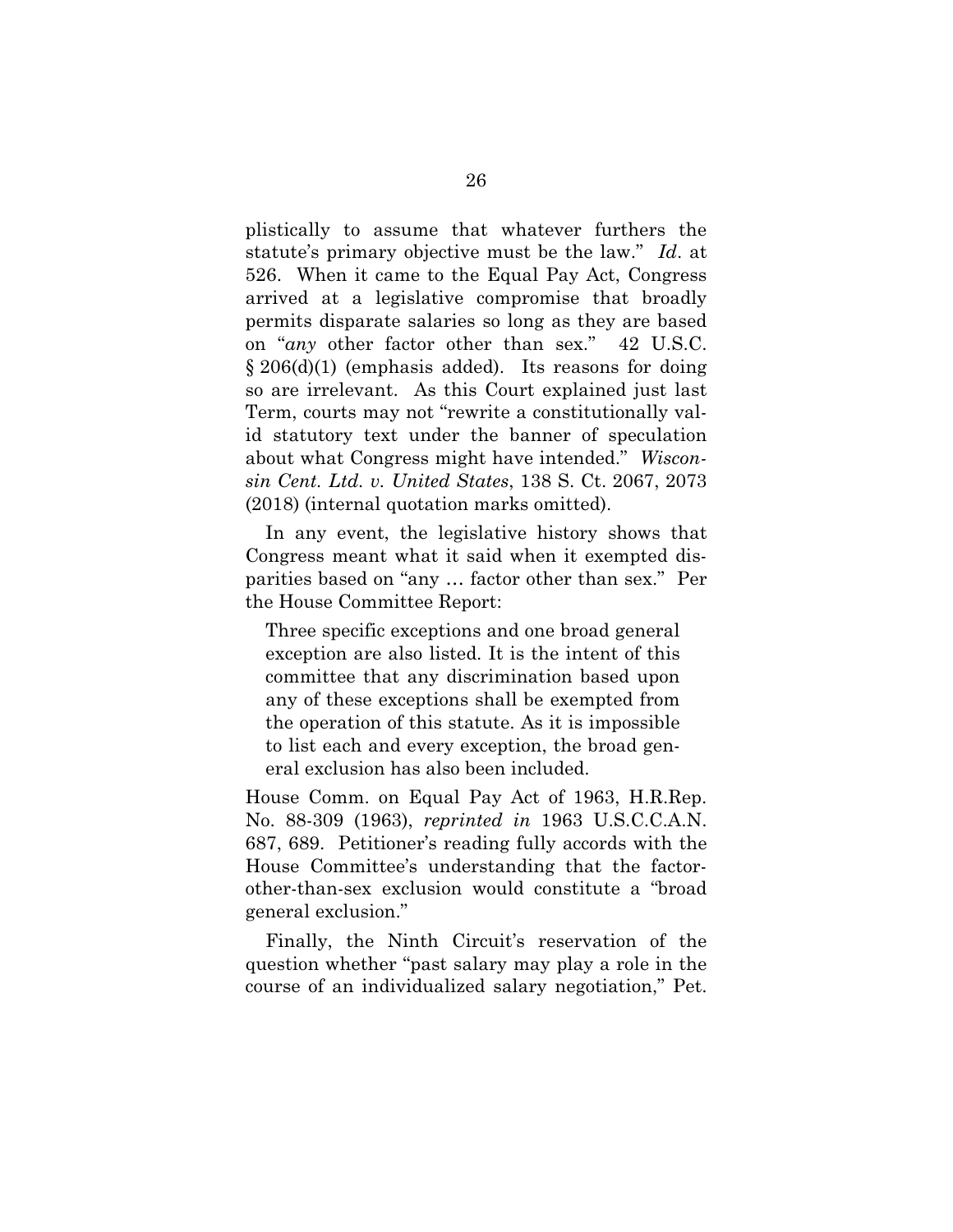App. 12a, transforms its analysis from misguided to inexplicable. Drawing that distinction would be inconsistent with everything else in the majority's opinion. If "prior salary" is not a "factor other than sex" because it does not "relate to job qualifications, performance, and/or experience," Pet. App. 13a, why would the negotiation context change anything? If prior salary is inherently a sex-based consideration, so that allowing employers to consider it would undermine Congress's goal of ending sex discrimination, how does it cease to be inherently sex-based during negotiations? And what in the statutory text or legislative history suggests that this distinction matters? These questions have no answers, which is perhaps why the Ninth Circuit did not give any. Nothing could logically stop the Ninth Circuit from expanding its already broad rule to individual negotiations, and there is no need to pretend otherwise. And even if the Ninth Circuit's rule were somehow kept from spreading to the context of individual negotiations, it would still be based on a misreading of the Equal Pay Act for all the reasons just discussed, and would still create a new branch in a deeply entrenched circuit split.

*The Other Alternatives*. In four other circuits, prior salary is sometimes, but not always, a "factor other than sex." These circuits have provided no good reason for their positions.

<span id="page-36-1"></span><span id="page-36-0"></span>Consider first the circuits that allow the use of prior pay where the employer has "legitimate business reasons" for doing so. *Aldrich*, 963 F.2d at 526; *accord Beck-Wilson*, 441 F.3d at 365. These circuits defend their view on grounds much like the Ninth Circuit's—that the Act's "statutory history" suppos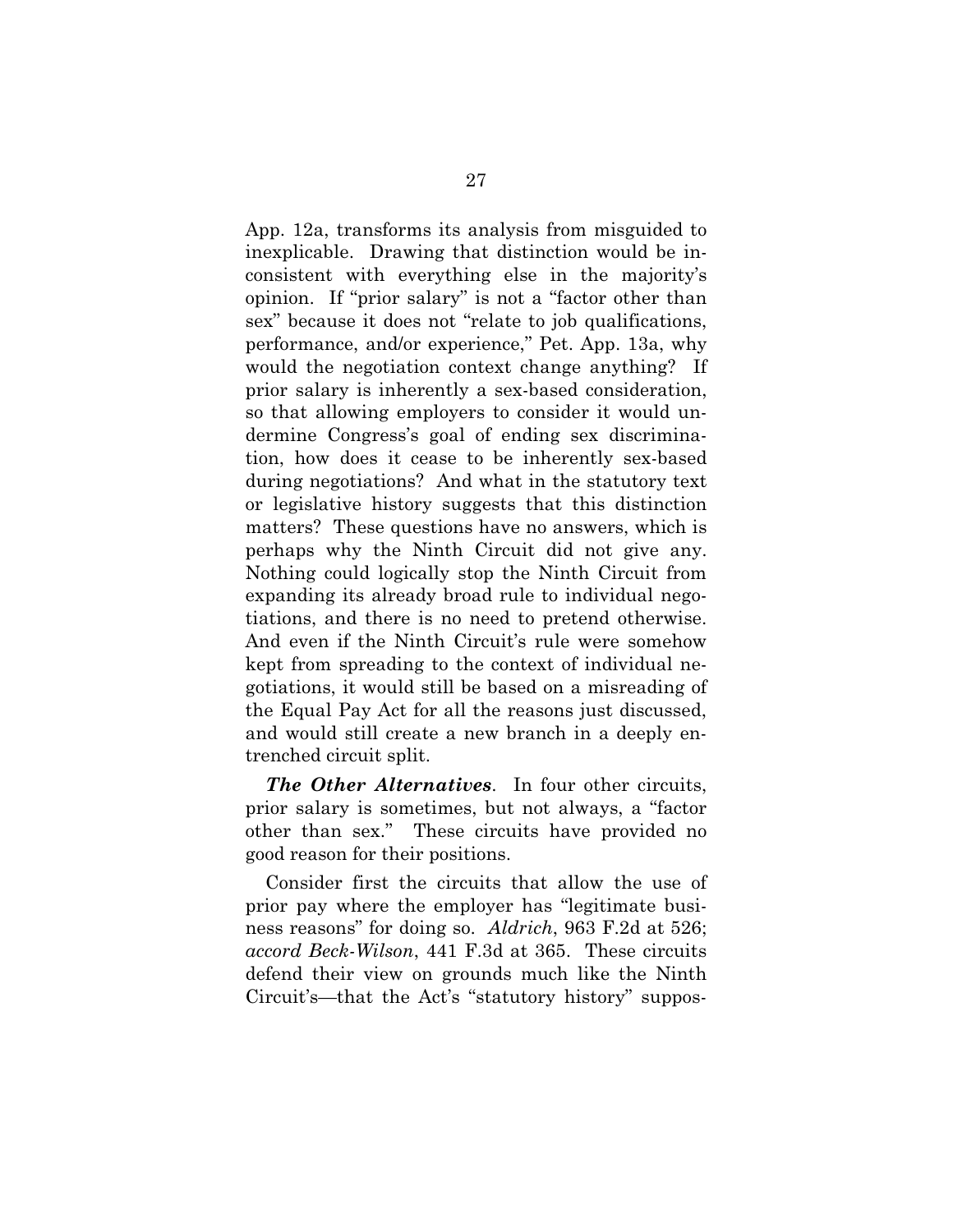<span id="page-37-0"></span>edly shows that "Congress intended for a job classification system to serve as a factor-other-than-sex defense … only when the employer proves that the job classification system … is rooted in legitimate business-related differences." *Aldrich*, 963 F.2d at 525; *see Beck-Wilson*, 441 F.3d at 365. These circuits are mistaken for the same reason as the Ninth Circuit: the Act's text and legislative history demonstrate that "any" means "any."

<span id="page-37-1"></span>Nor is it coherent to hold that prior pay can be a factor other than sex only if it is used along with other factors. Prior salary either is or is not a "factor other than sex." Whether prior salary is considered together with other factors cannot affect that interpretive question. As the Ninth Circuit put it below, these courts have adopted a "distinction without reason," one that "cannot [be] reconcile[d] with the text or purpose of the Equal Pay Act." Pet. App. 27a.

\* \* \*

There should be one, uniform answer to the important question whether the Equal Pay Act permits employers to base wages on prior pay. Because there is not, and because the Equal Pay Act permits employers to consider prior salary, this Court should grant certiorari and reverse the decision below.

# **II. THIS COURT COULD ALSO CLARIFY THE ADDITIONAL QUESTION WHETHER DECEASED JUDGES CAN DECIDE CASES.**

This case also offers the Court a chance to provide guidance on another question: If a judge dies after argument but before the case is decided, may his vote continue to be counted?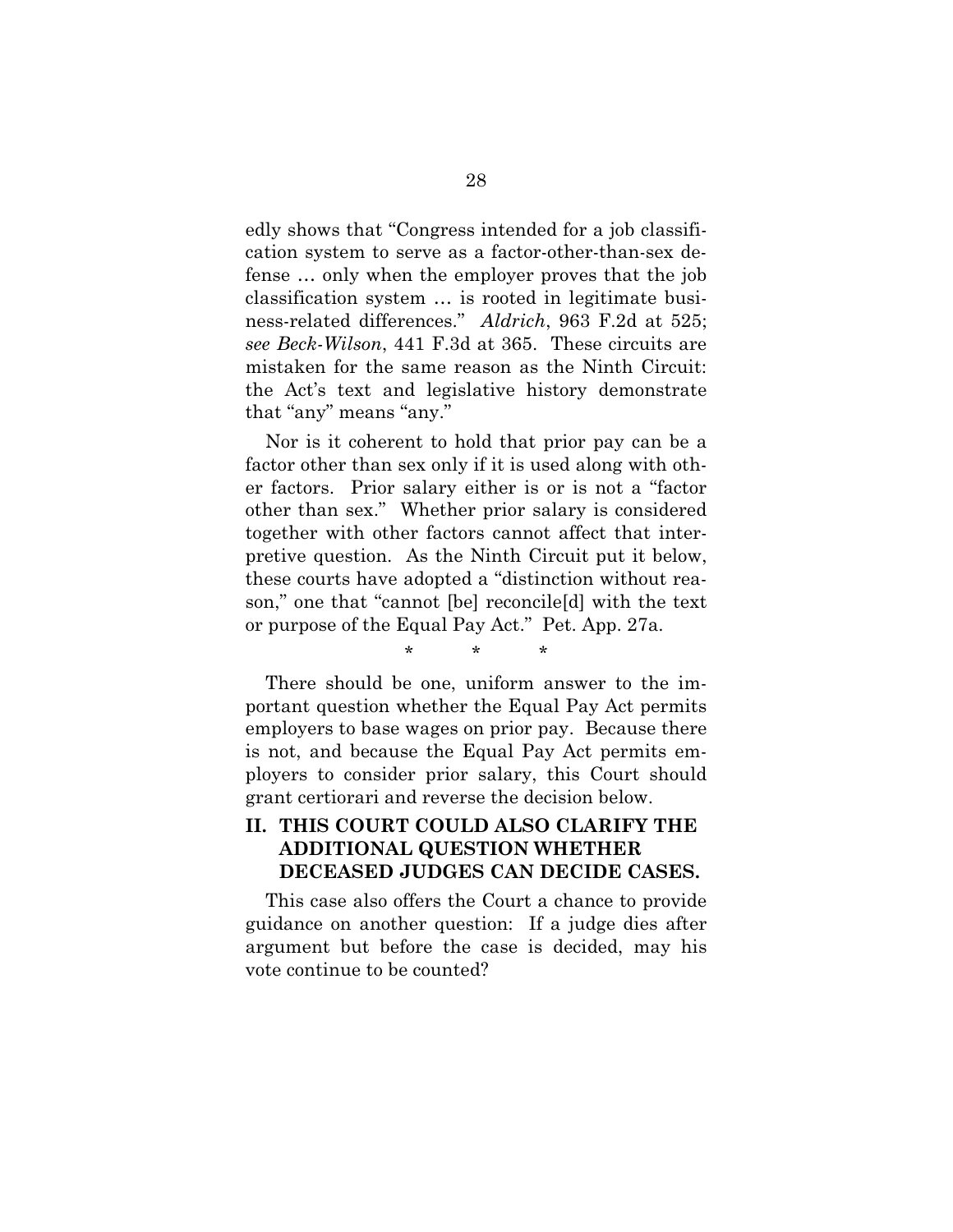## **A. The Ninth Circuit's practice is impermissible.**

<span id="page-38-1"></span>28 U.S.C. § 46 dictates the composition of appellate panels. It reads in relevant part:

Cases and controversies shall be heard and determined by a court or panel of not more than three judges … , unless a hearing or rehearing before the court in banc is ordered by a majority of the circuit judges of the circuit who are in regular active service. A court in banc shall consist of all circuit judges in regular active service, or such number of judges as may be prescribed in accordance with section 6 of Public Law 95-486 (92 Stat. 1633), except that any senior circuit judge of the circuit shall be eligible … .

#### 28 U.S.C. § 46(c).

<span id="page-38-0"></span>The Court addressed this statute in *United States v. American-Foreign Steamship Corp.*, 363 U.S. 685 (1960). There, it held that the Second Circuit violated section 46(c) by permitting a judge who sat on the en banc panel but who retired before the decision to join an opinion. *See id*. at 686–87. At the time, the statute did not permit senior circuit judges to participate in en banc cases—it required that cases and controversies be "determined" by "active" circuit judges. *See* 28 U.S.C. § 46(c) (1958). The Court reasoned that a "case or controversy is 'determined' when it is decided." *American-Foreign*, 363 U.S. at 688. Since the retired judge ceased to be active upon his retirement, the case was decided with one nonactive judge, thereby violating the statute.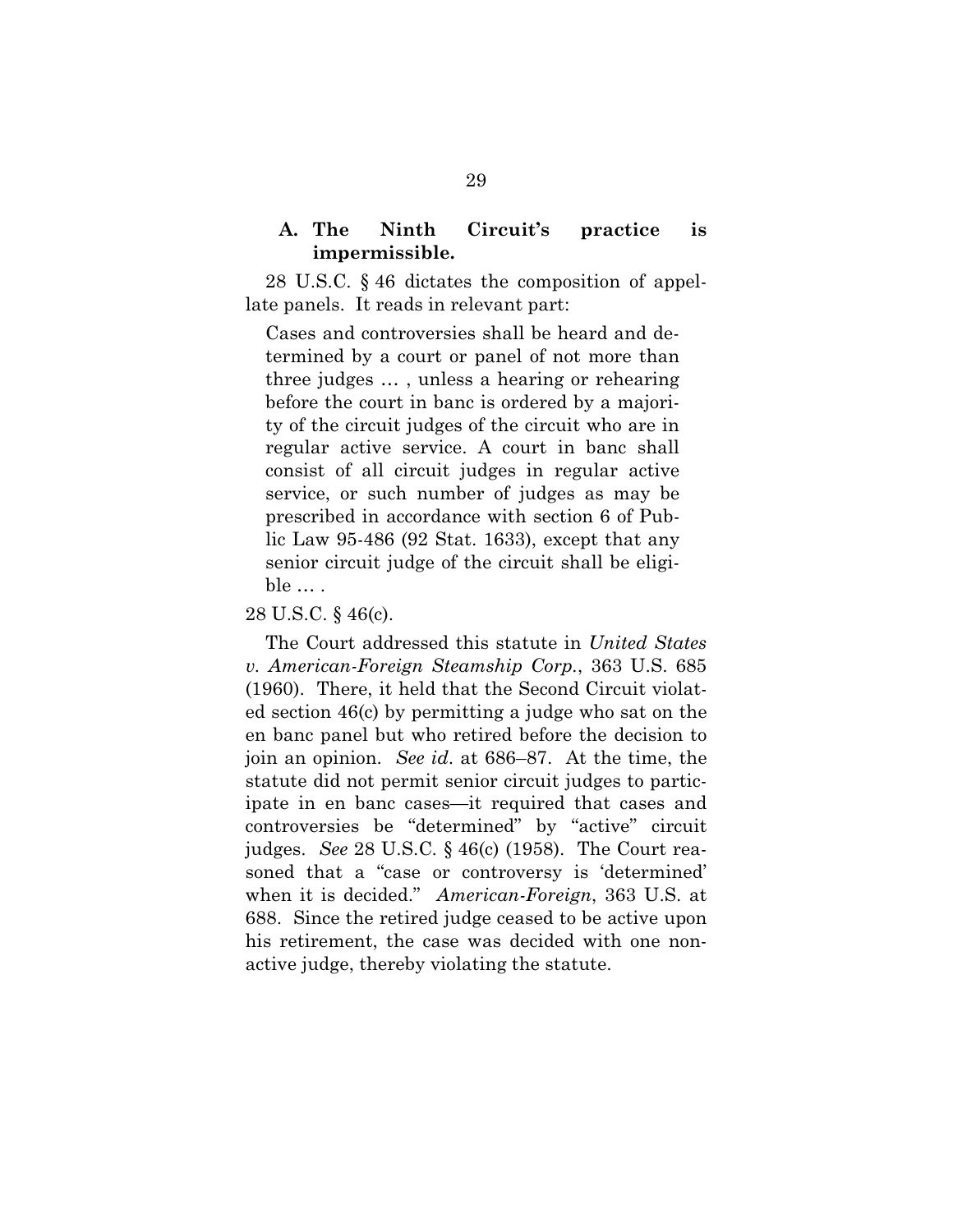This is an *a fortiori* case. When Judge Reinhardt died, he left "regular active service" as a federal judge. So when the Ninth Circuit "determined" this case or controversy, its en banc panel consisted of a judge not "in regular active service" or otherwise eligible to participate. Indeed, the facts here are more striking than in *American-Foreign*, because Judge Reinhardt (unlike the judge in *American-Foreign*) wrote the majority opinion.

<span id="page-39-3"></span><span id="page-39-2"></span><span id="page-39-0"></span>In addition to this statutory problem, there is a constitutional one. Courts alone may exercise the "judicial Power" of the United States—the power to "render dispositive judgments." *Plaut v. Spendthrift Farm, Inc.*, 514 U.S. 211, 219 (1995). Those courts are to be staffed with life-tenured judges appointed by the president and confirmed by the Senate. *See Benner v. Porter*, 9 How. (50 U.S.) 235, 244 (1850). These judges "shall hold their Offices *during good Behaviour*, and shall, at stated Times, receive for their Services, a Compensation, which shall not be diminished during their *Continuance in Office*." U.S. Const. art. III, § 1 (emphasis added). The italicized phrases indicate what would anyway be obvious: Article III judges retain their power only during life. Upon death, they are no more an Article III judge than is any other non-Article III actor. By permitting these judges to participate in the determination of cases and controversies—by allowing those judges to share in the exercise of judicial power—the Ninth Circuit is violating Article III.

## <span id="page-39-4"></span><span id="page-39-1"></span>**B. Courts take inconsistent approaches to counting the votes of deceased judges.**

This Court does not count the votes of justices who pass away before a decision. *See, e.g.*, *J.W. Frellsen*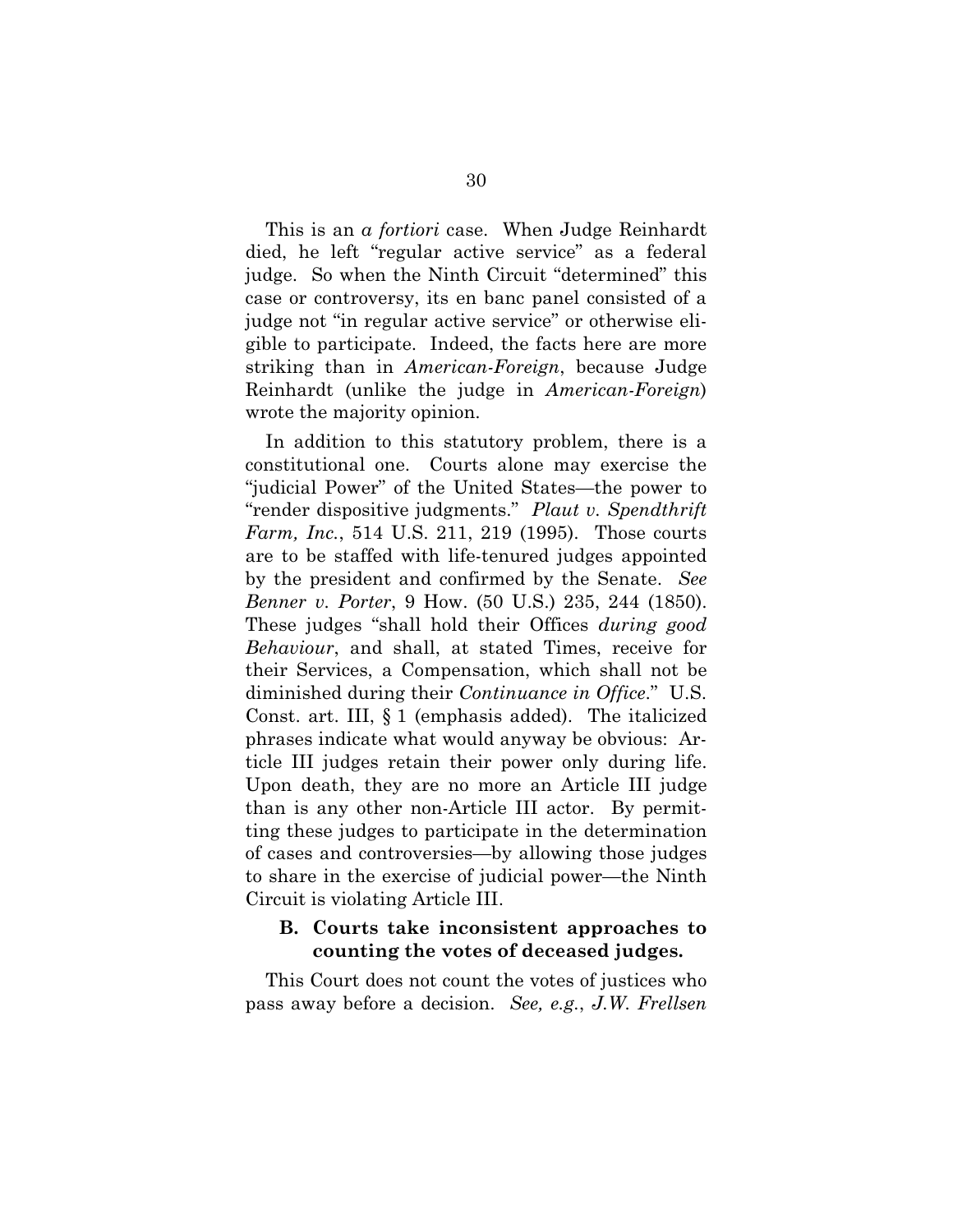*& Co. v. Crandell*, 217 U.S. 71, 75 (1910) ("This opinion, including the preliminary statement, was prepared by our Brother Brewer, and had been approved before his lamented death. *It was recirculated and again agreed to*, and is adopted as the opinion of the court." (emphasis added)). For example, this Court did not indicate Justice Scalia's vote in any decision published after his death.

<span id="page-40-2"></span>At the appellate level, the only decision addressing the issue is *Mayor & City Council of Baltimore v. Mathews*, 571 F.2d 1273 (4th Cir. 1978) (per curiam). There, the Fourth Circuit held that it could not count the vote of a judge who died "before the dissenting and concurring opinions were written and before the court's decision was announced." *Id*. at 1276. Its reasoning is thin, and consists entirely of a "cf." citation to *American-Foreign*, apparently endorsing the analysis in the previous subsection.

<span id="page-40-3"></span><span id="page-40-1"></span><span id="page-40-0"></span>The only other guidance comes from the courts' inconsistent practices. Lower courts faced with this situation sometimes draw a replacement judge for the panel. *See, e.g.*, *Caudle v. Bristow Optical Co.*, 224 F.3d 1014, 1018 n\* (9th Cir. 2000). Sometimes they decide the case with a two-judge quorum. *See, e.g.*, *Christie v. Comm'r of Soc. Sec. Admin.*, 489 F. App'x 581, 582 n.\* (3d Cir. 2012). But other times, they continue to count the vote cast before the judge's death. *See, e.g.*, *United States v. Woods*, 159 F.3d 1132, 1133 n.1 (8th Cir. 1998) ("Judge Kelly died on October 21, 1998. This opinion is consistent with the vote he cast at conference on this case.").

<span id="page-40-4"></span>Recently, the Ninth Circuit has embraced this last approach, albeit inconsistently. In at least two cases, it has counted the votes of a judge who died before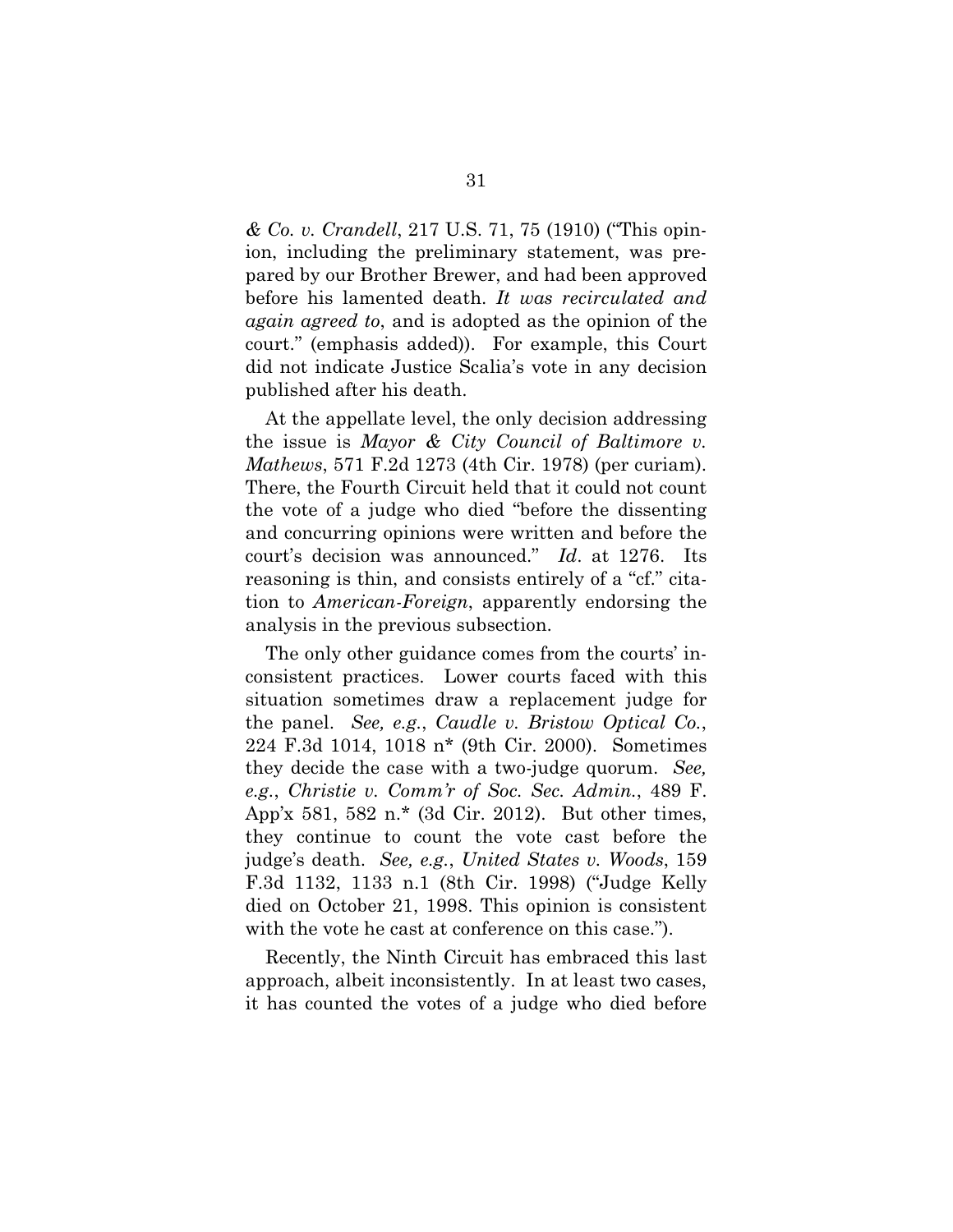<span id="page-41-4"></span><span id="page-41-3"></span><span id="page-41-2"></span>the decision was issued. *See, e.g.*, Pet. App. 1a; *Hernandez v. Chappell*, 878 F.3d 843, 845 n.\*\* (9th Cir. 2017). In both, the deceased judge's vote was necessary to form the majority. Yet the Ninth Circuit has not recognized the votes of the same deceased judges when their votes were irrelevant to the outcome. *See, e.g.*, *Smith v. Pennywell*, — F. App'x —, 2018 WL 3454412, at \*1 n.\* (9th Cir. July 18, 2018); *United States v. Shaw*, 885 F.3d 1217, 1217 n.\* (9th Cir. 2018). Even the Ninth Circuit's apparent practice of counting only dispositive votes is inconsistently applied; in *Altera Corp. & Subsidiaries v. Commissioner of Internal Revenue*, — F.3d —, 2018 WL 3542989, at  $*1$  n.\*\* (9th Cir. July 24, 2018), the court at first included the dispositive vote of Judge Reinhardt, who died four months earlier, before *sua sponte* substituting Judge Graber for Judge Reinhardt and withdrawing the opinion "to allow time for the reconstituted panel to confer," *Altera Corp. v. Comm'r of Internal Revenue*, — F.3d —, 2018 WL 3734216, at \*1 (9th Cir. Aug. 7, 2018).

# <span id="page-41-5"></span><span id="page-41-1"></span><span id="page-41-0"></span>**C. The Court can consider this issue while simultaneously resolving the first question presented.**

The improper composition of the Ninth Circuit en banc panel creates no barrier to reaching the first question presented. The Court indisputably has jurisdiction to address it. For one thing, all parties here have Article III standing, since there remains an active dispute over Rizo's entitlement to relief under the Equal Pay Act. The federal courts have jurisdiction over this Equal Pay Act case under 28 U.S.C. § 1331. And while the Ninth Circuit was improperly constituted, it had jurisdiction to hear the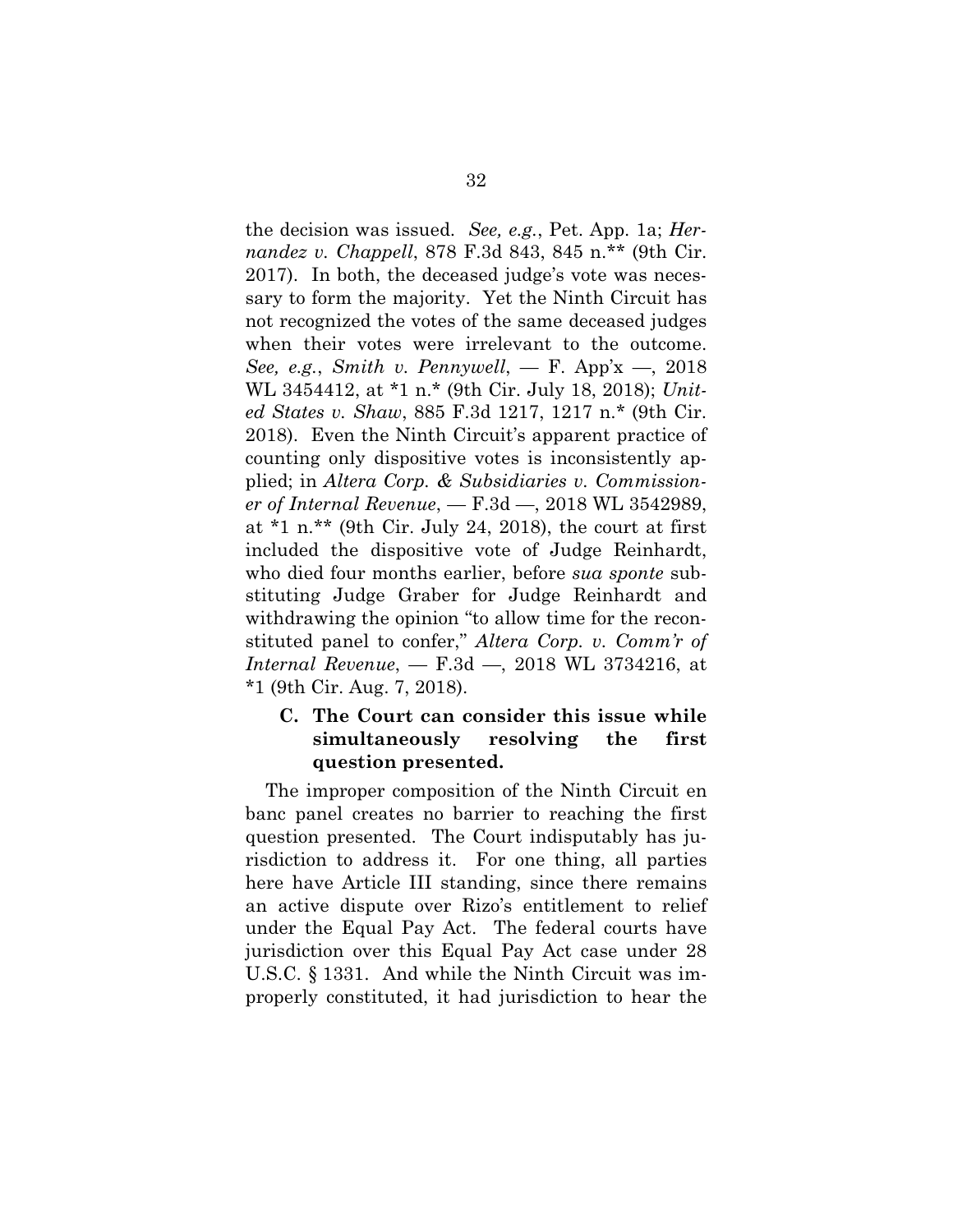<span id="page-42-3"></span>appeal under 28 U.S.C. § 1292(b). It issued a final judgment, and this court has jurisdiction to review that judgment under 28 U.S.C. § 1254(1).

<span id="page-42-2"></span>So Judge Reinhardt's vote poses no vehicle problem. But it does allow the Court, if it chooses, to address two important issues at once, including one the eligibility of deceased judges to participate in a decision—that arises only infrequently. Nothing prevents the Court from resolving both questions, which present independent grounds for reversal. *See, e.g.*, *District of Columbia v. Wesby*, 138 S. Ct. 577 (2018) (holding that the D.C. Circuit erred both in finding a lack of probable cause and in denying qualified immunity); *Glossip v. Gross*, 135 S. Ct. 2726 (2015) (challenges to execution protocol failed for two independent reasons).

<span id="page-42-1"></span><span id="page-42-0"></span>It would make particularly good sense to reach both questions here. The Ninth Circuit's judgment likely would not change after a remand for consideration by a properly staffed en banc court; the judgment against Petitioner was unanimous. And the first question involves an important, recurring issue in employment law, one that divided the circuits even before the Ninth Circuit intervened. The Court should eliminate that confusion even if it also prohibits deceased judges from determining pending cases.

### **CONCLUSION**

The Court should grant the petition for a writ of certiorari.